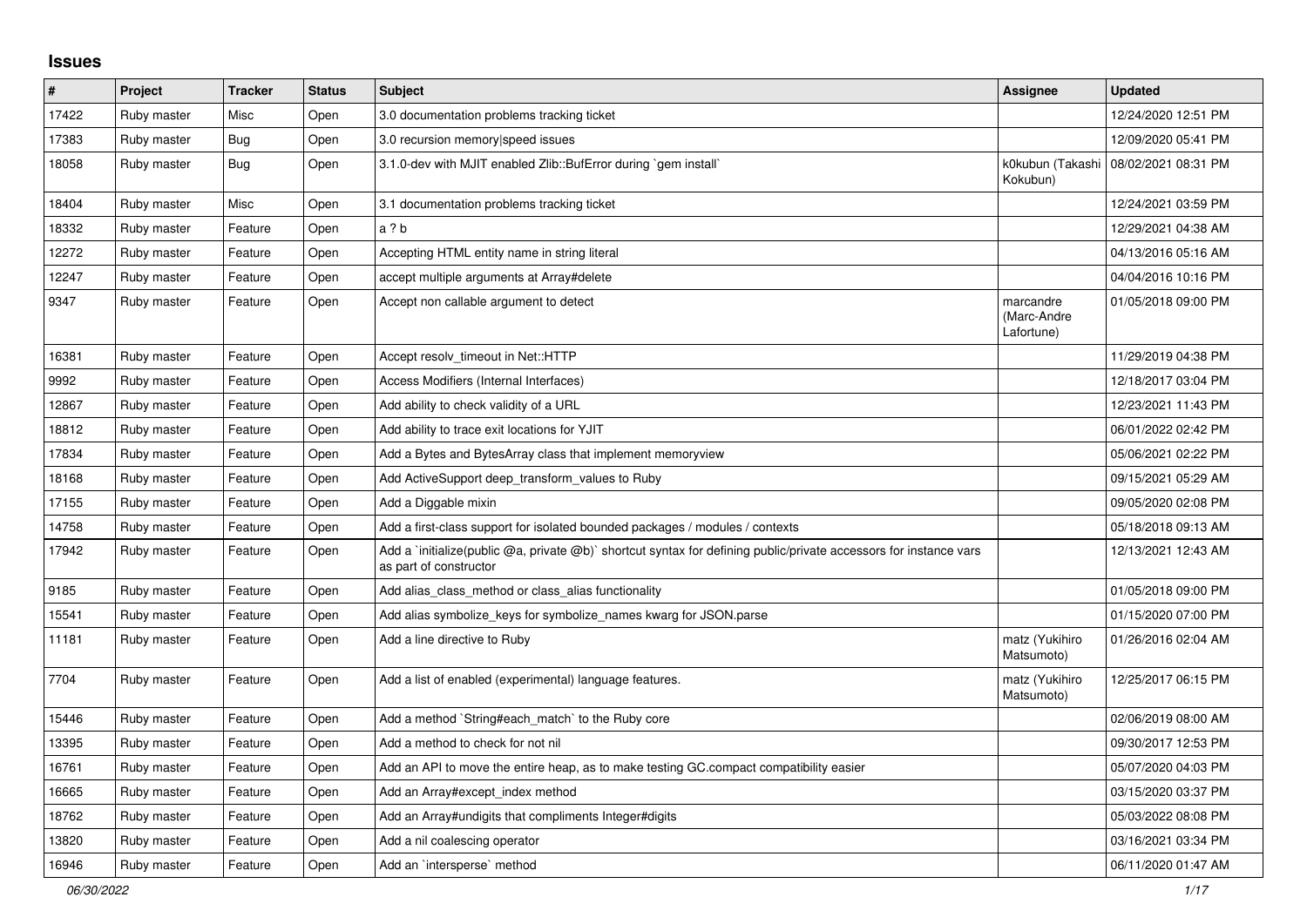| $\vert$ # | Project     | <b>Tracker</b> | <b>Status</b> | <b>Subject</b>                                                                       | <b>Assignee</b>              | <b>Updated</b>      |
|-----------|-------------|----------------|---------------|--------------------------------------------------------------------------------------|------------------------------|---------------------|
| 18275     | Ruby master | Feature        | Open          | Add an option to define_method to not capture the surrounding environment            | ko1 (Koichi<br>Sasada)       | 12/03/2021 02:34 PM |
| 16913     | Ruby master | Feature        | Open          | Add `ARGF#each_io`                                                                   |                              | 05/25/2020 11:33 PM |
| 8626      | Ruby master | Feature        | Open          | Add a Set coercion method to the standard lib: Set(possible set)                     |                              | 12/23/2021 11:43 PM |
| 18004     | Ruby master | Feature        | Open          | Add Async to the stdlib                                                              |                              | 11/26/2021 06:01 AM |
| 16244     | Ruby master | Feature        | Open          | Add a Time#before? and Time#after? method                                            |                              | 12/15/2019 12:59 AM |
| 18228     | Ruby master | Feature        | Open          | Add a `timeout` option to `IO.copy_stream`                                           |                              | 10/01/2021 05:10 AM |
| 18594     | Ruby master | Feature        | Open          | Add a #to_h method on URI::Generic                                                   |                              | 03/31/2022 01:18 PM |
| 12455     | Ruby master | Feature        | Open          | Add a way for class String to determine whether it has only numbers / digits or not  |                              | 07/20/2016 03:13 AM |
| 16018     | Ruby master | Feature        | Open          | Add a way to deprecate methods                                                       |                              | 09/02/2019 06:24 AM |
| 15222     | Ruby master | Feature        | Open          | Add a way to distinguish between Struct classes with and without keyword initializer |                              | 10/11/2018 01:16 PM |
| 12244     | Ruby master | Feature        | Open          | Add a way to `integer - integer % num`                                               | matz (Yukihiro<br>Matsumoto) | 05/17/2016 06:05 AM |
| 16150     | Ruby master | Feature        | Open          | Add a way to request a frozen string from to_s                                       |                              | 06/03/2022 04:42 PM |
| 11148     | Ruby master | Feature        | Open          | Add a way to require files, but not raise an exception when the file isn't found     |                              | 05/13/2015 05:57 PM |
| 18593     | Ruby master | Feature        | Open          | Add back URI.escape                                                                  |                              | 02/18/2022 07:45 PM |
| 12802     | Ruby master | Feature        | Open          | Add BLAKE2 support to Digest                                                         |                              | 09/02/2019 05:58 AM |
| 16282     | Ruby master | Feature        | Open          | Add "call data" wrapper IMEMO object so inline cache can be updated                  |                              | 10/29/2019 12:13 AM |
| 11373     | Ruby master | Feature        | Open          | Add command line option to query valid values for --dump                             |                              | 07/27/2021 11:09 AM |
| 13263     | Ruby master | Feature        | Open          | Add companion integer nth-root method to recent Integer#isgrt                        |                              | 04/05/2017 12:49 AM |
| 15393     | Ruby master | Feature        | Open          | Add compilation flags to freeze Array and Hash literals                              |                              | 01/15/2019 12:15 AM |
| 17496     | Ruby master | Feature        | Open          | Add constant Math::TAU                                                               |                              | 01/13/2021 05:47 AM |
| 18146     | Ruby master | Feature        | Open          | Add `delete_prefix` and `delete_suffix` to `Pathname`                                |                              | 09/03/2021 04:59 AM |
| 14618     | Ruby master | Feature        | Open          | Add display width method to String for CLI                                           |                              | 03/21/2018 04:00 AM |
| 14768     | Ruby master | Misc           | Open          | Add documentation for    and &&                                                      |                              | 05/17/2018 09:45 AM |
| 15514     | Ruby master | Misc           | Open          | Add documentation for implicit array decomposition                                   |                              | 01/10/2019 04:43 PM |
| 15590     | Ruby master | Feature        | Open          | Add dups to Array to find duplicates                                                 |                              | 02/08/2019 10:00 AM |
| 11577     | Ruby master | Feature        | Open          | Add encodeURIComponent compatible API for URI                                        |                              | 10/09/2015 01:40 PM |
| 14077     | Ruby master | Feature        | Open          | Add Encoding::FILESYSTEM and Encoding::LOCALE constants                              |                              | 11/03/2017 09:31 PM |
| 14399     | Ruby master | Feature        | Open          | Add Enumerable#product                                                               |                              | 08/11/2019 09:34 PM |
| 14593     | Ruby master | Feature        | Open          | Add `Enumerator#concat`                                                              |                              | 03/08/2018 09:15 PM |
| 16833     | Ruby master | Feature        | Open          | Add Enumerator#empty?                                                                |                              | 05/06/2020 07:55 PM |
| 18438     | Ruby master | Feature        | Open          | Add `Exception#additional_message` to show additional error information              |                              | 02/07/2022 02:55 AM |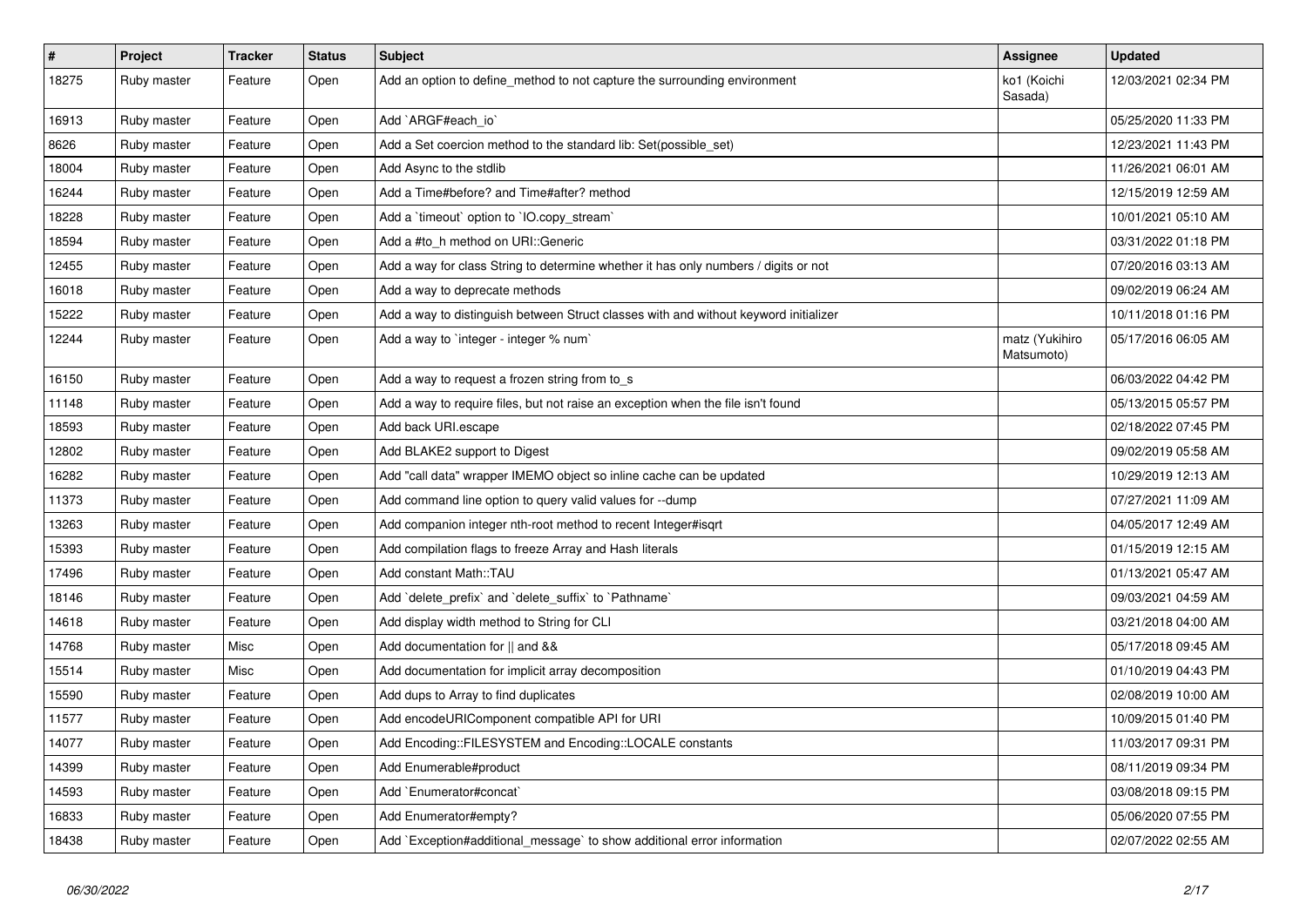| #     | Project     | <b>Tracker</b> | <b>Status</b> | Subject                                                                                                                                | <b>Assignee</b>                      | <b>Updated</b>      |
|-------|-------------|----------------|---------------|----------------------------------------------------------------------------------------------------------------------------------------|--------------------------------------|---------------------|
| 18564 | Ruby master | Feature        | Open          | Add Exception#detailed_message                                                                                                         | mame (Yusuke<br>Endoh)               | 02/01/2022 08:06 PM |
| 13696 | Ruby master | Feature        | Open          | Add exchange and noreplace options to File.rename                                                                                      | Glass_saga<br>(Masaki<br>Matsushita) | 12/01/2017 04:34 PM |
| 14092 | Ruby master | Feature        | Open          | Add extension key argument to Tempfile                                                                                                 |                                      | 11/08/2017 06:47 PM |
| 18248 | Ruby master | Misc           | Open          | Add Feature Triaging Guide                                                                                                             |                                      | 10/12/2021 03:21 PM |
| 13893 | Ruby master | Feature        | Open          | Add Fiber#[] and Fiber#[]= and restore Thread#[] and Thread#[]= to their original behavior                                             |                                      | 08/14/2020 01:48 AM |
| 11583 | Ruby master | Feature        | Open          | Add File#unlink                                                                                                                        |                                      | 10/12/2015 05:40 AM |
| 17165 | Ruby master | Feature        | Open          | Add 'filter' and 'flatten' keywords to 'Enumerable#map'                                                                                |                                      | 09/13/2020 09:41 AM |
| 16929 | Ruby master | Feature        | Open          | Add GC.start(compact: true)                                                                                                            |                                      | 06/01/2020 03:42 PM |
| 13924 | Ruby master | Feature        | Open          | Add headings/hints to RubyVM::InstructionSequence#disasm                                                                               |                                      | 09/20/2017 01:40 PM |
| 9556  | Ruby master | Feature        | Open          | Add HTTP#get block functionality to HTTP.get                                                                                           |                                      | 02/23/2014 05:53 AM |
| 15202 | Ruby master | Misc           | Open          | Adding Coverity Scan to CI to see the result casually                                                                                  |                                      | 10/25/2018 10:50 AM |
| 14404 | Ruby master | Feature        | Open          | Adding writev support to IO#write_nonblock                                                                                             |                                      | 01/29/2018 12:29 AM |
| 10489 | Ruby master | Feature        | Open          | Add inherit method for clearer and multiple inheritance                                                                                | matz (Yukihiro<br>Matsumoto)         | 12/10/2020 08:53 AM |
| 18835 | Ruby master | Feature        | Open          | Add InstructionSequence#type method                                                                                                    |                                      | 06/16/2022 10:30 PM |
| 17830 | Ruby master | Feature        | Open          | Add Integer#previous and Integer#prev                                                                                                  | matz (Yukihiro<br>Matsumoto)         | 04/27/2021 11:35 PM |
| 16245 | Ruby master | Feature        | Open          | Add interfaces to count and measure size all IMEMO objects                                                                             |                                      | 10/17/2019 09:16 PM |
| 16757 | Ruby master | Feature        | Open          | Add intersection to Range                                                                                                              |                                      | 01/22/2022 07:26 AM |
| 17833 | Ruby master | Feature        | Open          | add IO.readinto(b) where b is a bytes like object that is you can get a memoryview from                                                |                                      | 06/30/2021 02:36 PM |
| 17326 | Ruby master | Feature        | Open          | Add Kernel#must! to the standard library                                                                                               |                                      | 06/22/2022 04:10 PM |
| 11597 | Ruby master | Feature        | Open          | Add Linux-specific setfsuid(2)/setfsgid(2)                                                                                             |                                      | 10/15/2015 10:08 PM |
| 16231 | Ruby master | Feature        | Open          | Add #location to Net::HTTPResponse                                                                                                     |                                      | 10/06/2019 11:14 PM |
| 14122 | Ruby master | Feature        | Open          | Add LogicError                                                                                                                         |                                      | 06/17/2019 11:47 PM |
| 18179 | Ruby master | Feature        | Open          | Add Math methods to Numeric                                                                                                            |                                      | 03/24/2022 02:54 PM |
| 16899 | Ruby master | Feature        | Open          | Add method `Array#both end`                                                                                                            |                                      | 05/18/2020 01:44 AM |
| 7876  | Ruby master | Feature        | Open          | Add method for accessing Class from within Singleton Class                                                                             | matz (Yukihiro<br>Matsumoto)         | 12/25/2017 06:15 PM |
| 8994  | Ruby master | Feature        | Open          | add methods for Float to get if an NaN is quiet or not, also add class methods for Float to "generate" an quiet<br>NaN and an loud NaN |                                      | 10/21/2019 10:38 PM |
| 15571 | Ruby master | Feature        | Open          | Add methods: iroot, root, and roots                                                                                                    |                                      | 01/30/2019 06:17 PM |
| 14771 | Ruby master | Feature        | Open          | Add method to create DNS resource from data string                                                                                     |                                      | 05/17/2018 10:43 PM |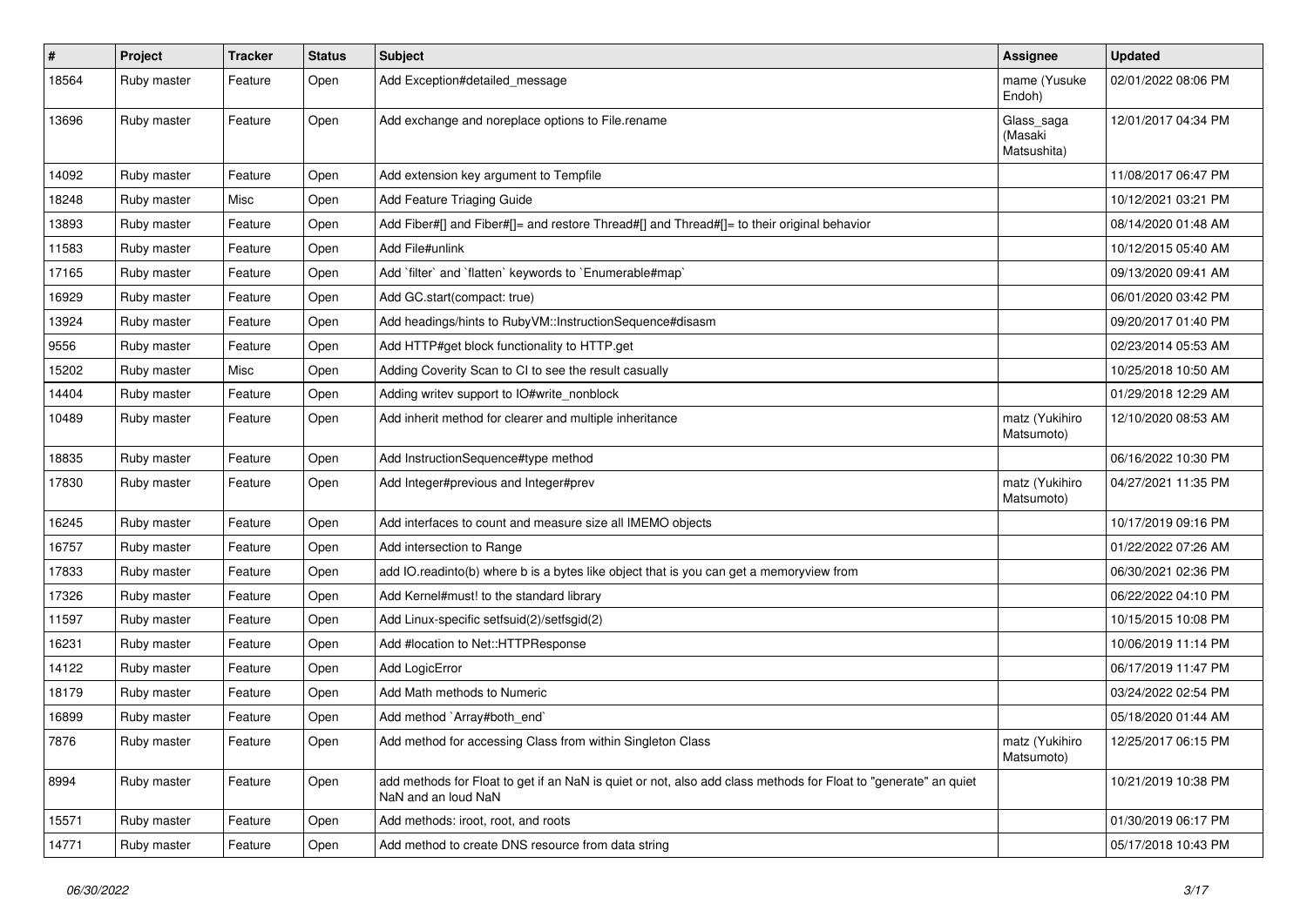| $\vert$ # | Project     | <b>Tracker</b> | <b>Status</b> | Subject                                                 | <b>Assignee</b>                        | <b>Updated</b>      |
|-----------|-------------|----------------|---------------|---------------------------------------------------------|----------------------------------------|---------------------|
| 9779      | Ruby master | Feature        | Open          | Add Module#descendents                                  |                                        | 01/05/2018 09:00 PM |
| 17753     | Ruby master | Feature        | Open          | Add Module#namespace                                    |                                        | 04/17/2021 08:04 AM |
| 8275      | Ruby master | Feature        | Open          | Add Module#public_const_get                             |                                        | 12/23/2021 11:43 PM |
| 18418     | Ruby master | Feature        | Open          | Add Net::HTTP#security_level=                           |                                        | 12/19/2021 11:58 AM |
| 18675     | Ruby master | Feature        | Open          | Add new exception class for resolv timeouts             |                                        | 04/01/2022 11:22 PM |
| 17406     | Ruby master | Feature        | Open          | Add `NoMatchingPatternError#depth`                      |                                        | 12/19/2020 03:18 PM |
| 18809     | Ruby master | Feature        | Open          | Add Numeric#ceildiv                                     |                                        | 06/21/2022 06:21 PM |
| 9585      | Ruby master | Feature        | Open          | Add Object#in? to make ruby easier to read              |                                        | 03/15/2014 04:49 PM |
| 8751      | Ruby master | Feature        | Open          | Add offsets to method#source_location                   |                                        | 12/23/2021 11:43 PM |
| 7654      | Ruby master | Feature        | Open          | Add optional code block to IO::readlines                | matz (Yukihiro<br>Matsumoto)           | 12/25/2017 06:15 PM |
| 15815     | Ruby master | Feature        | Open          | Add option to raise NoMethodError for OpenStruct        | marcandre<br>(Marc-Andre<br>Lafortune) | 09/28/2020 02:11 AM |
| 13765     | Ruby master | Feature        | Open          | Add Proc#bind                                           |                                        | 07/26/2017 01:31 PM |
| 18774     | Ruby master | Feature        | Open          | Add Queue#pop(timeout:)                                 |                                        | 05/20/2022 12:27 AM |
| 18131     | Ruby master | <b>Bug</b>     | Open          | addr2line.c: Some inlined functions mistakenly shown    |                                        | 08/24/2021 07:59 PM |
| 13933     | Ruby master | Feature        | Open          | Add Range#empty?                                        |                                        | 10/25/2017 09:19 AM |
| 11917     | Ruby master | Feature        | Open          | Add Range#length as an alias for size                   |                                        | 01/30/2016 07:01 AM |
| 14777     | Ruby master | Feature        | Open          | Add Range#offset ?                                      |                                        | 05/19/2018 03:50 PM |
| 18515     | Ruby master | Feature        | Open          | Add Range#reverse_each implementation for performance   |                                        | 01/31/2022 02:23 AM |
| 7883      | Ruby master | Feature        | Open          | Add Regex#to_proc                                       | matz (Yukihiro<br>Matsumoto)           | 12/25/2017 06:15 PM |
| 15217     | Ruby master | Feature        | Open          | Add Resolv.current_resolver                             |                                        | 10/08/2018 11:18 PM |
| 11312     | Ruby master | Feature        | Open          | Add Resolv::DNS::Resource::IN::SPF                      | akr (Akira<br>Tanaka)                  | 07/01/2015 03:26 AM |
| 17134     | Ruby master | Feature        | Open          | Add resolv_timeout to TCPSocket                         |                                        | 12/10/2020 09:09 AM |
| 13639     | Ruby master | Feature        | Open          | Add "RTMIN" and "RTMAX" to Signal.list                  |                                        | 08/31/2017 09:06 AM |
| 14833     | Ruby master | Feature        | Open          | Add RubyVM::AST::Node#pretty_print                      |                                        | 06/07/2018 02:56 PM |
| 17375     | Ruby master | Feature        | Open          | Add scheduler callbacks for transferring fibers         |                                        | 12/07/2020 11:31 PM |
| 17208     | Ruby master | Feature        | Open          | Add `Set#compact` and `Set#compact!` methods            |                                        | 11/05/2020 10:44 AM |
| 17325     | Ruby master | Feature        | Open          | Adds Fiber#cancel, which forces a Fiber to break/return |                                        | 11/19/2020 12:34 AM |
| 14114     | Ruby master | Feature        | Open          | Add #step for Array, Enumerable, Enumerator             |                                        | 06/24/2019 05:00 PM |
| 14033     | Ruby master | Feature        | Open          | Add String#append                                       |                                        | 08/08/2018 03:01 AM |
| 14919     | Ruby master | Feature        | Open          | Add String#byteinsert                                   |                                        | 07/18/2018 01:29 PM |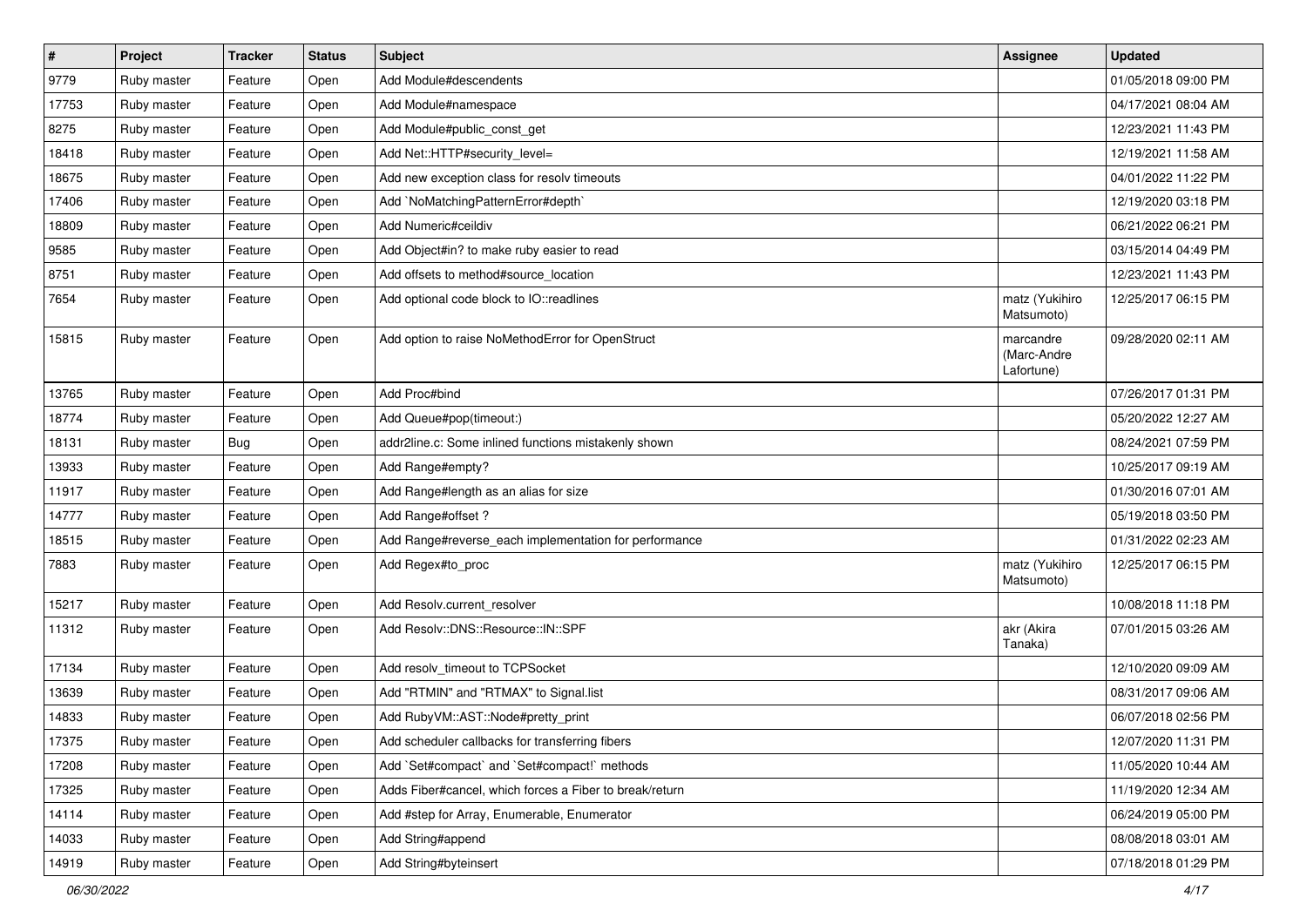| $\sharp$ | Project     | <b>Tracker</b> | <b>Status</b> | Subject                                                                                           | <b>Assignee</b>              | <b>Updated</b>      |
|----------|-------------|----------------|---------------|---------------------------------------------------------------------------------------------------|------------------------------|---------------------|
| 13626    | Ruby master | Feature        | Open          | Add String#byteslice!                                                                             |                              | 07/03/2018 11:07 PM |
| 9043     | Ruby master | Feature        | Open          | Add String#f method as shortcut for #freeze                                                       | matz (Yukihiro<br>Matsumoto) | 01/05/2018 09:00 PM |
| 10574    | Ruby master | Feature        | Open          | Add String#Ichomp and String.Ichomp!                                                              | matz (Yukihiro<br>Matsumoto) | 12/15/2014 04:34 PM |
| 10869    | Ruby master | Feature        | Open          | Add support for option to pre-compile Ruby files                                                  |                              | 02/23/2015 11:08 AM |
| 15560    | Ruby master | Feature        | Open          | Add support for read/write offsets.                                                               |                              | 01/26/2019 11:03 AM |
| 12115    | Ruby master | Feature        | Open          | Add Symbol#call to allow to_proc shorthand with arguments                                         |                              | 11/16/2018 09:49 AM |
| 5478     | Ruby master | Feature        | Open          | Add syntax to import Set into core                                                                |                              | 09/02/2020 12:24 PM |
| 16425    | Ruby master | Feature        | Open          | Add Thread#dig                                                                                    |                              | 12/17/2019 12:15 AM |
| 8640     | Ruby master | Feature        | Open          | Add Time#elapsed to return nanoseconds since creation                                             |                              | 12/23/2021 11:43 PM |
| 10829    | Ruby master | Feature        | Open          | Add to_proc method to the Array class                                                             |                              | 12/23/2021 11:43 PM |
| 16137    | Ruby master | Feature        | Open          | Add $==$ to UnboundMethod                                                                         |                              | 09/07/2019 11:05 AM |
| 8967     | Ruby master | Feature        | Open          | add uninclude and unextend method                                                                 |                              | 09/30/2013 02:18 PM |
| 9887     | Ruby master | Feature        | Open          | Add uninclude please                                                                              |                              | 05/31/2014 01:33 PM |
| 9929     | Ruby master | Feature        | Open          | add with_default method to Hash                                                                   |                              | 06/11/2014 12:08 AM |
| 15456    | Ruby master | Feature        | Open          | Adopt some kind of consistent versioning mechanism                                                |                              | 02/07/2019 06:26 PM |
| 11660    | Ruby master | Feature        | Open          | a falsy value (similar to js undefined) that facilitates forwarding of default arguments          |                              | 11/05/2019 07:33 PM |
| 15036    | Ruby master | Feature        | Open          | after upgrade when run apt upgrade metasploit                                                     |                              | 12/23/2021 11:43 PM |
| 15804    | Ruby master | Feature        | Open          | A generic method to resolve the indexing on a sequence                                            |                              | 04/28/2019 12:54 PM |
| 11514    | Ruby master | Bug            | Open          | AIX6.1 - Ruby 2.2.3 - Segmentation fault in :byteslice                                            |                              | 09/18/2015 07:39 AM |
| 7614     | Ruby master | Feature        | Open          | alias_accessor                                                                                    | matz (Yukihiro<br>Matsumoto) | 12/25/2017 06:15 PM |
| 16781    | Ruby master | Feature        | Open          | alias :fold :reduce                                                                               |                              | 05/16/2020 08:28 AM |
| 12145    | Ruby master | Feature        | Open          | Aliashood between 'size' and 'length' is not consistent                                           |                              | 06/27/2019 10:02 PM |
| 17773    | Ruby master | Feature        | Open          | Alias `Numeric#zero?` and `Float#zero?` as `Numeric#empty?` and `Float#empty?`                    |                              | 04/02/2021 03:39 PM |
| 9784     | Ruby master | Feature        | Open          | Alias URI#merge to URI#join                                                                       |                              | 04/29/2014 05:42 AM |
| 17356    | Ruby master | Feature        | Open          | Alignment of memory allocated through Fiddle struct's malloc                                      |                              | 12/02/2020 11:06 AM |
| 18559    | Ruby master | Feature        | Open          | Allocation tracing: Objects created by the parser are attributed to Kernel.require                |                              | 06/28/2022 12:21 PM |
| 17279    | Ruby master | Feature        | Open          | Allow a negative step in Range#step with a block                                                  | matz (Yukihiro<br>Matsumoto) | 10/22/2020 02:23 AM |
| 13890    | Ruby master | Feature        | Open          | Allow a regexp as an argument to 'count', to count more interesting things than single characters |                              | 12/30/2017 04:37 AM |
| 14463    | Ruby master | Feature        | Open          | Allow comments to precede dots in member expressions                                              |                              | 12/23/2021 11:43 PM |
| 12968    | Ruby master | Feature        | Open          | Allow default value via block for Integer(), Float() and Rational()                               |                              | 06/28/2017 05:53 PM |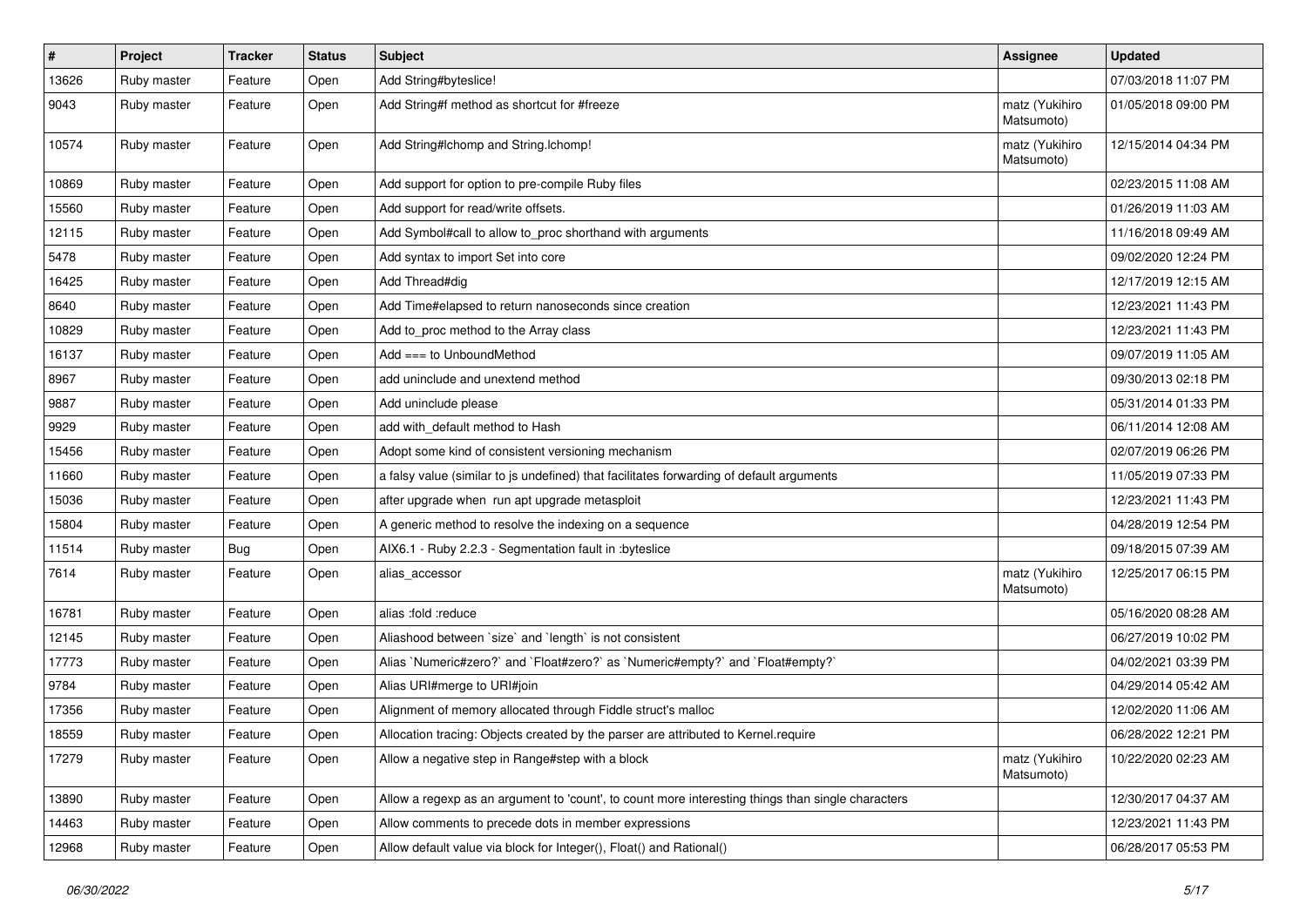| $\vert$ # | Project     | <b>Tracker</b> | <b>Status</b> | <b>Subject</b>                                                                                                          | <b>Assignee</b>              | <b>Updated</b>      |
|-----------|-------------|----------------|---------------|-------------------------------------------------------------------------------------------------------------------------|------------------------------|---------------------|
| 16739     | Ruby master | Feature        | Open          | Allow Hash#keys and Hash#values to accept a block for filtering output                                                  |                              | 07/10/2020 04:09 PM |
| 10404     | Ruby master | Feature        | Open          | Allow individual finalizers to be removed with ObjectSpace.undefine_finalizer                                           | matz (Yukihiro<br>Matsumoto) | 10/20/2014 08:14 AM |
| 12023     | Ruby master | Feature        | Open          | Allow ivars to be used as method arguments                                                                              |                              | 01/27/2016 09:58 AM |
| 15419     | Ruby master | Feature        | Open          | Allow Kernel#tap to be invoked with arguments like Kernel#send                                                          |                              | 12/23/2021 11:43 PM |
| 18690     | Ruby master | Feature        | Open          | Allow `Kernel#then` to take arguments                                                                                   |                              | 05/10/2022 06:16 PM |
| 10528     | Ruby master | Feature        | Open          | Allow line breaks instead of commas in arrays, hashes, argument lists, etc.                                             |                              | 12/23/2021 11:43 PM |
| 12057     | Ruby master | Feature        | Open          | Allow methods with `yield` to be called without a block                                                                 |                              | 12/23/2021 11:43 PM |
| 16037     | Ruby master | Feature        | Open          | Allow multiple single/double-splatted variables in `in` pattern matching and introduce non-greedy-splatted<br>variables |                              | 08/04/2019 04:47 AM |
| 18617     | Ruby master | Feature        | Open          | Allow multiples keys in Hash#[] acting like Hash#dig                                                                    |                              | 03/10/2022 01:36 PM |
| 17785     | Ruby master | Feature        | Open          | Allow named parameters to be keywords                                                                                   | matz (Yukihiro<br>Matsumoto) | 12/17/2021 06:10 PM |
| 8046      | Ruby master | Feature        | Open          | allow Object#extend to take a block                                                                                     |                              | 12/25/2017 06:15 PM |
| 12969     | Ruby master | Feature        | Open          | Allow optional parameter in String#strip and related                                                                    |                              | 01/20/2017 08:19 AM |
| 16667     | Ruby master | Feature        | Open          | Allow parameters to Symbol#to_proc and Method#to_proc                                                                   |                              | 03/03/2020 03:40 PM |
| 16336     | Ruby master | Feature        | Open          | Allow private constants to be accessed with absolute references                                                         |                              | 11/14/2019 06:21 PM |
| 10863     | Ruby master | Feature        | Open          | allow protected class methods to be callable from instance methods                                                      |                              | 04/01/2015 06:11 PM |
| 15991     | Ruby master | Feature        | Open          | Allow questionmarks in variable names                                                                                   | matz (Yukihiro<br>Matsumoto) | 07/30/2019 03:57 AM |
| 8291      | Ruby master | Feature        | Open          | Allow retrieving the root Fiber of a Thread                                                                             |                              | 12/23/2021 11:43 PM |
| 8921      | Ruby master | Feature        | Open          | Allow select, reject, etc to accept a regex                                                                             |                              | 04/04/2020 05:57 AM |
| 15927     | Ruby master | Feature        | Open          | Allow string keys to be used for String#% and sprintf methods                                                           |                              | 06/17/2019 07:13 AM |
| 11390     | Ruby master | Feature        | Open          | Allow symbols starting with numbers                                                                                     | matz (Yukihiro<br>Matsumoto) | 08/14/2015 05:23 AM |
| 9095      | Ruby master | Feature        | Open          | Allow `Symbol#to_proc` to take arguments                                                                                |                              | 11/10/2013 04:25 AM |
| 18603     | Ruby master | Feature        | Open          | Allow syntax like obj.method(arg)=value                                                                                 |                              | 02/27/2022 05:04 PM |
| 18683     | Ruby master | Feature        | Open          | Allow to create hashes with a specific capacity.                                                                        |                              | 04/22/2022 02:34 PM |
| 16688     | Ruby master | Feature        | Open          | Allow #to_path object as argument to system()                                                                           |                              | 04/13/2020 05:37 PM |
| 16296     | Ruby master | Feature        | Open          | Alternative behavior for $\ldots$ in method body if $\ldots$ is not in method definition                                |                              | 11/10/2019 10:20 AM |
| 14278     | Ruby master | Feature        | Open          | Ambiguous Exception for OpenSSL::HMAC.digest                                                                            |                              | 06/20/2019 11:36 PM |
| 7250      | Ruby master | Feature        | Open          | A mechanism to include at once both instance-level and class-level methods from a module                                |                              | 12/25/2017 06:15 PM |
| 17718     | Ruby master | Feature        | Open          | a method paramaters object that can be pattern matched against                                                          |                              | 03/24/2021 01:29 PM |
| 8827      | Ruby master | Feature        | Open          | A method that flips the receiver and the first argument                                                                 |                              | 08/29/2013 05:59 AM |
| 10183     | Ruby master | Feature        | Open          | An alternative name for method `class`                                                                                  |                              | 10/31/2017 11:42 AM |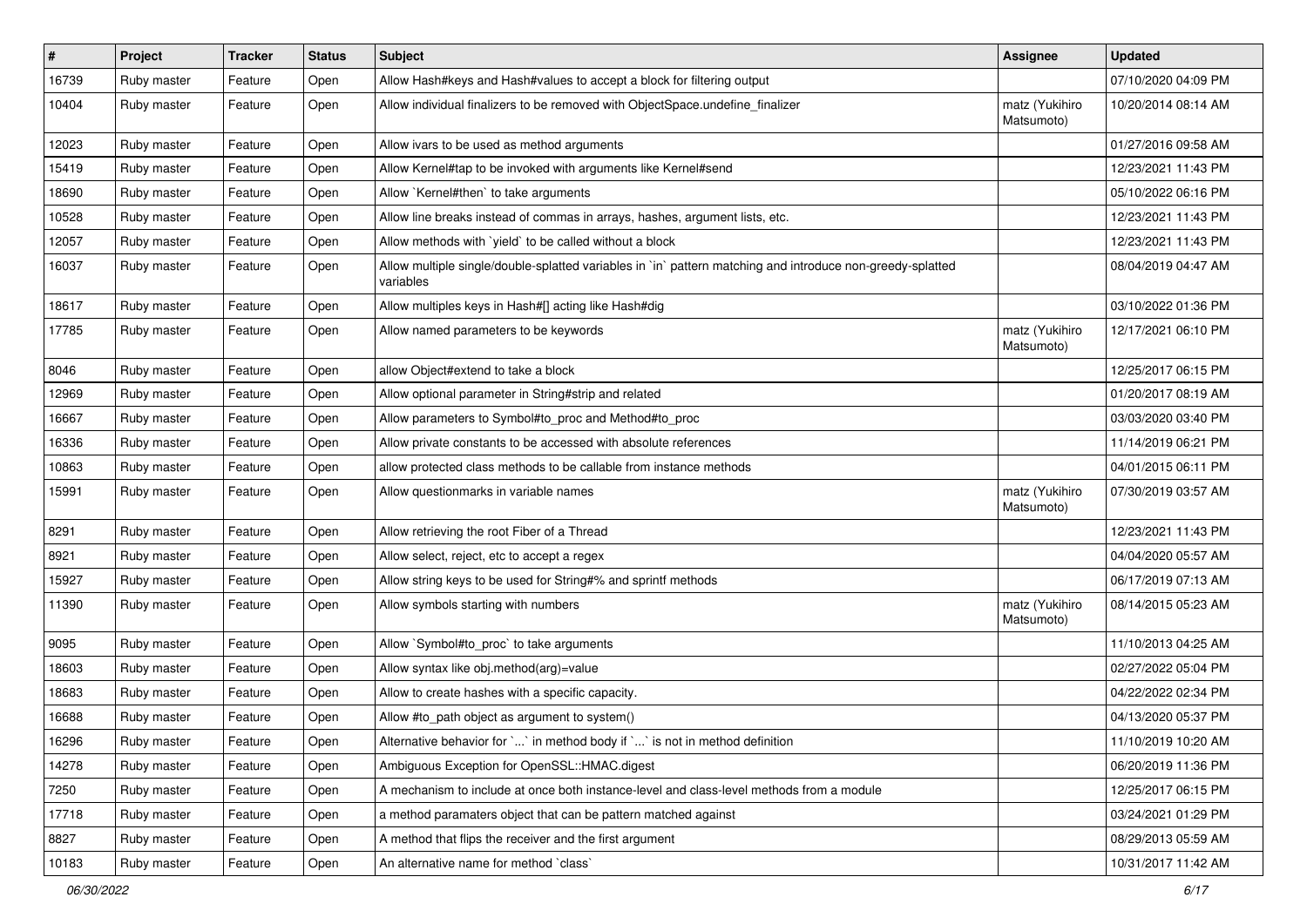| #     | Project     | <b>Tracker</b> | <b>Status</b> | Subject                                                                                                                                                                                    | Assignee                     | <b>Updated</b>      |
|-------|-------------|----------------|---------------|--------------------------------------------------------------------------------------------------------------------------------------------------------------------------------------------|------------------------------|---------------------|
| 12083 | Ruby master | Feature        | Open          | \$_ and \$~ by Binding#local_variable_{get,set}                                                                                                                                            |                              | 02/18/2016 04:35 AM |
| 15557 | Ruby master | Feature        | Open          | A new class that stores a condition and the previous receiver                                                                                                                              |                              | 01/27/2019 05:22 AM |
| 18137 | Ruby master | Feature        | Open          | A new method to check Proc is isolated or not                                                                                                                                              |                              | 10/27/2021 07:30 AM |
| 12901 | Ruby master | Feature        | Open          | Anonymous functions without scope lookup overhead                                                                                                                                          |                              | 01/01/2022 12:30 PM |
| 16986 | Ruby master | Feature        | Open          | Anonymous Struct literal                                                                                                                                                                   | matz (Yukihiro<br>Matsumoto) | 01/15/2022 04:57 PM |
| 12262 | Ruby master | Feature        | Open          | Anti-loop                                                                                                                                                                                  |                              | 04/09/2016 05:30 AM |
| 18396 | Ruby master | <b>Bug</b>     | Open          | An unexpected "hash value omission" syntax error when without parentheses call expr follows                                                                                                |                              | 03/29/2022 09:58 PM |
| 14967 | Ruby master | Feature        | Open          | Any type                                                                                                                                                                                   |                              | 08/11/2019 07:43 PM |
| 15627 | Ruby master | Feature        | Open          | Appearance of custom singleton classes                                                                                                                                                     |                              | 06/15/2020 10:37 PM |
| 10425 | Ruby master | Feature        | Open          | A predicate method to tell if a number is near another                                                                                                                                     |                              | 10/26/2014 01:47 AM |
| 10426 | Ruby master | Feature        | Open          | A predicate to express congruence                                                                                                                                                          |                              | 11/14/2014 02:11 AM |
| 13860 | Ruby master | Feature        | Open          | A proposal for a new, simpler class-method addition to Time - for the time being calling it Time.date() but<br>another name is fine; and the ability to omit '%' tokens as arguments to it |                              | 02/21/2018 12:57 PM |
| 12378 | Ruby master | Feature        | Open          | arbitrary size Random.new_seed                                                                                                                                                             |                              | 05/13/2016 04:44 PM |
| 17399 | Ruby master | Misc           | Open          | Are endless methods experimental?                                                                                                                                                          |                              | 12/22/2020 07:05 PM |
| 12992 | Ruby master | Feature        | Open          | ArgumentError if hostname is missing                                                                                                                                                       |                              | 07/27/2021 11:40 AM |
| 12482 | Ruby master | Feature        | Open          | ArgumentError.new(nil) should give a better description                                                                                                                                    |                              | 06/16/2016 04:18 AM |
| 14111 | Ruby master | Feature        | Open          | ArgumentError00000000000000000000000000                                                                                                                                                    |                              | 06/13/2019 05:41 AM |
| 18402 | Ruby master | Feature        | Open          | <b>Argument Labels</b>                                                                                                                                                                     |                              | 01/31/2022 06:14 PM |
| 8449  | Ruby master | Feature        | Open          | Array#ary_plus always returns an array                                                                                                                                                     | nobu (Nobuyoshi<br>Nakada)   | 06/02/2013 04:23 PM |
| 16039 | Ruby master | Feature        | Open          | Array#contains? to check if one array contains another array                                                                                                                               |                              | 12/19/2019 06:47 AM |
| 16118 | Ruby master | Feature        | Open          | Array .difference allow custom comparison                                                                                                                                                  |                              | 12/23/2021 11:44 PM |
| 16146 | Ruby master | Feature        | Open          | Array .difference allow custom comparison                                                                                                                                                  |                              | 11/11/2019 08:34 PM |
| 7657  | Ruby master | Feature        | Open          | Array#& doesn't accept Enumerables                                                                                                                                                         | matz (Yukihiro<br>Matsumoto) | 12/25/2017 06:15 PM |
| 14585 | Ruby master | Feature        | Open          | Array#each_pair                                                                                                                                                                            |                              | 03/11/2018 11:38 PM |
| 16928 | Ruby master | Feature        | Open          | Array#include_all? & Array#include_any?                                                                                                                                                    |                              | 06/01/2020 09:27 PM |
| 17056 | Ruby master | Feature        | Open          | Array#index: Allow specifying the position to start search as in String#index                                                                                                              |                              | 09/25/2020 01:41 PM |
| 10729 | Ruby master | Feature        | Open          | Array method to subtract in place                                                                                                                                                          |                              | 01/11/2015 02:29 PM |
| 7444  | Ruby master | Feature        | Open          | Array#product_set                                                                                                                                                                          | matz (Yukihiro<br>Matsumoto) | 12/25/2017 06:15 PM |
| 12059 | Ruby master | Feature        | Open          | `Array#single?`, `Hash#single?`                                                                                                                                                            |                              | 02/10/2016 04:02 AM |
| 16678 | Ruby master | Misc           | Open          | Array#values_at has unintuitive behavior when supplied a range starting with negative index                                                                                                |                              | 03/09/2020 02:06 PM |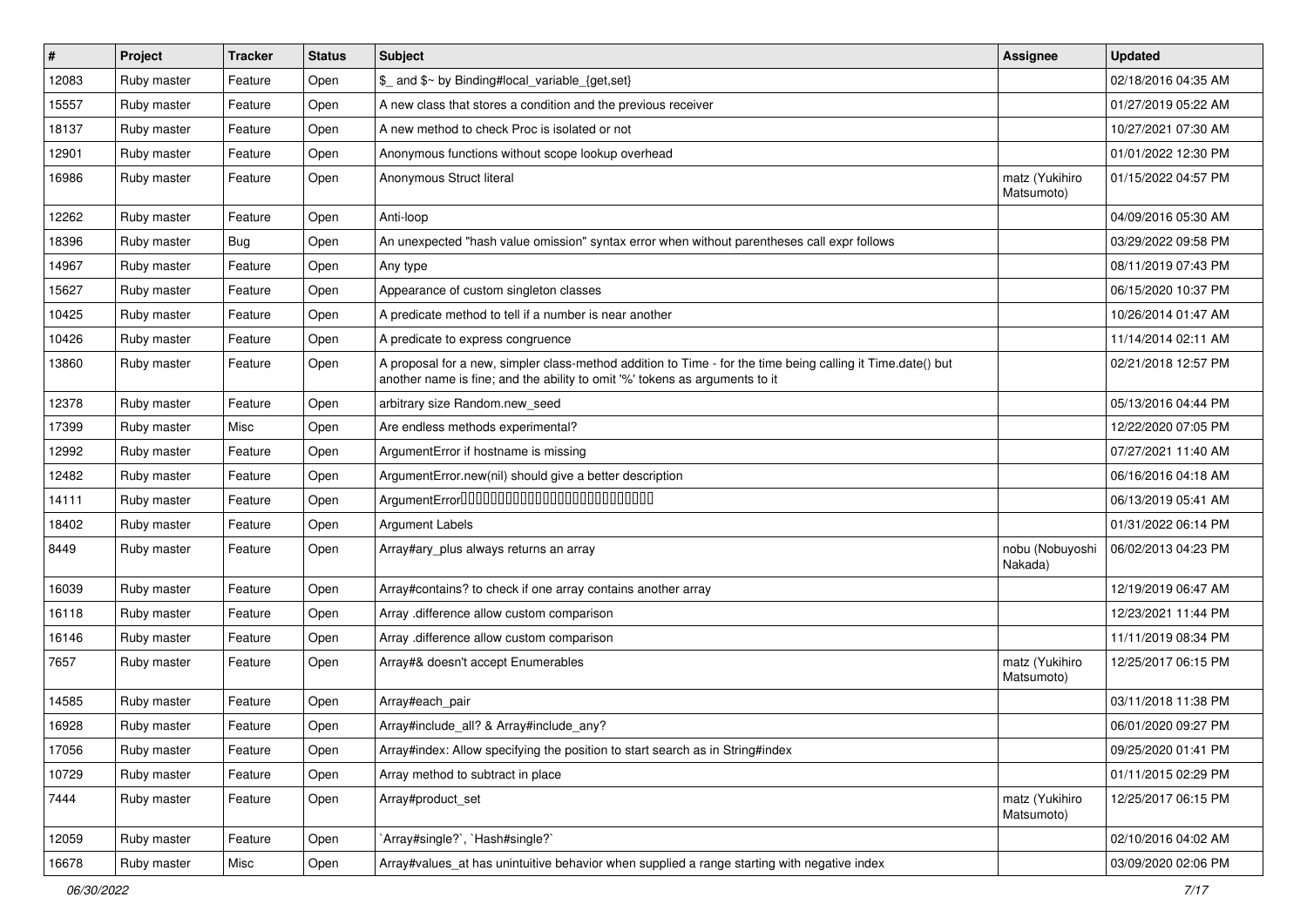| $\pmb{\#}$ | Project     | <b>Tracker</b> | <b>Status</b> | Subject                                                                             | Assignee                         | <b>Updated</b>      |
|------------|-------------|----------------|---------------|-------------------------------------------------------------------------------------|----------------------------------|---------------------|
| 8970       | Ruby master | Feature        | Open          | Array.zip and Array.product                                                         |                                  | 09/12/2019 03:40 AM |
| 17856      | Ruby master | Feature        | Open          | ary.member? is slower than ary.include?                                             |                                  | 05/11/2021 10:12 AM |
| 13164      | Ruby master | <b>Bug</b>     | Open          | A second `SystemStackError` exception results in `Segmentation fault (core dumped)` |                                  | 04/14/2017 01:05 PM |
| 11475      | Ruby master | Feature        | Open          | <b>AST</b> transforms                                                               |                                  | 08/21/2015 11:14 AM |
| 9402       | Ruby master | Feature        | Open          | A syntax to specify the default value of a hash                                     |                                  | 12/23/2021 11:43 PM |
| 15277      | Ruby master | Feature        | Open          | at exec                                                                             | matz (Yukihiro<br>Matsumoto)     | 05/25/2020 01:09 AM |
| 8259       | Ruby master | Feature        | Open          | Atomic attributes accessors                                                         |                                  | 12/23/2021 11:43 PM |
| 8635       | Ruby master | Feature        | Open          | attr accessor with default block                                                    |                                  | 12/23/2021 11:43 PM |
| 16817      | Ruby master | Feature        | Open          | attr_predicate or attr_query or attr_something for ? methods                        |                                  | 12/23/2021 11:44 PM |
| 18070      | Ruby master | Feature        | Open          | `attr` should be removed                                                            |                                  | 08/09/2021 05:51 PM |
| 15330      | Ruby master | Feature        | Open          | autoload relative                                                                   | matz (Yukihiro<br>Matsumoto)     | 06/19/2022 11:25 PM |
| 11415      | Ruby master | Feature        | Open          | autoload with a Proc                                                                |                                  | 10/21/2015 08:38 PM |
| 15458      | Ruby master | Feature        | Open          | Automatic Exception#cause print in IRB                                              |                                  | 12/23/2021 11:44 PM |
| 16005      | Ruby master | Feature        | Open          | A variation of Time.iso8601 that can parse yyyy-MM-dd HH:mm:ss                      |                                  | 06/16/2022 01:08 AM |
| 8184       | Ruby master | Feature        | Open          | Avoid the creation of meaningless ranges (nil, false, true)                         |                                  | 03/29/2013 11:16 PM |
| 13006      | Ruby master | Feature        | Open          | backtrace of thread killer                                                          |                                  | 12/06/2016 01:11 AM |
| 10634      | Ruby master | Feature        | Open          | Baselining with Benchmark                                                           |                                  | 12/23/2021 11:43 PM |
| 16671      | Ruby master | Misc           | Open          | <b>BASERUBY</b> version policy                                                      |                                  | 03/05/2020 01:11 AM |
| 16185      | Ruby master | <b>Bug</b>     | Open          | basictest failure on AIX 6.1 for 64bit build                                        | kanemoto<br>(Yutaka<br>Kanemoto) | 10/15/2019 12:05 AM |
| 9832       | Ruby master | Misc           | Open          | better concurrency in threads                                                       |                                  | 05/12/2014 12:33 PM |
| 14244      | Ruby master | Feature        | Open          | Better error messages for scripts with non-matching end statements                  | mame (Yusuke<br>Endoh)           | 11/29/2018 08:57 AM |
| 12790      | Ruby master | Feature        | Open          | Better inspect for stdlib classes                                                   |                                  | 02/27/2017 08:36 PM |
| 12019      | Ruby master | Feature        | Open          | Better low-level support for writing concurrent libraries                           | matz (Yukihiro<br>Matsumoto)     | 12/23/2021 11:43 PM |
| 8570       | Ruby master | Feature        | Open          | Better mechanisms to safely load classes concurrently                               |                                  | 12/23/2021 11:43 PM |
| 13434      | Ruby master | Feature        | Open          | better method definition in C API                                                   |                                  | 07/13/2017 07:41 AM |
| 13048      | Ruby master | Feature        | Open          | Better way to do Regexp.new(Regexp.escape("some string"))                           |                                  | 01/20/2017 04:01 AM |
| 18831      | Ruby master | Feature        | Open          | Block argument to `yield`                                                           |                                  | 06/18/2022 03:12 AM |
| 11129      | Ruby master | Feature        | Open          | block-level hash destructuring only works for the last argument                     |                                  | 07/07/2019 05:11 AM |
| 13333      | Ruby master | Feature        | Open          | block to yield                                                                      |                                  | 05/19/2017 09:01 AM |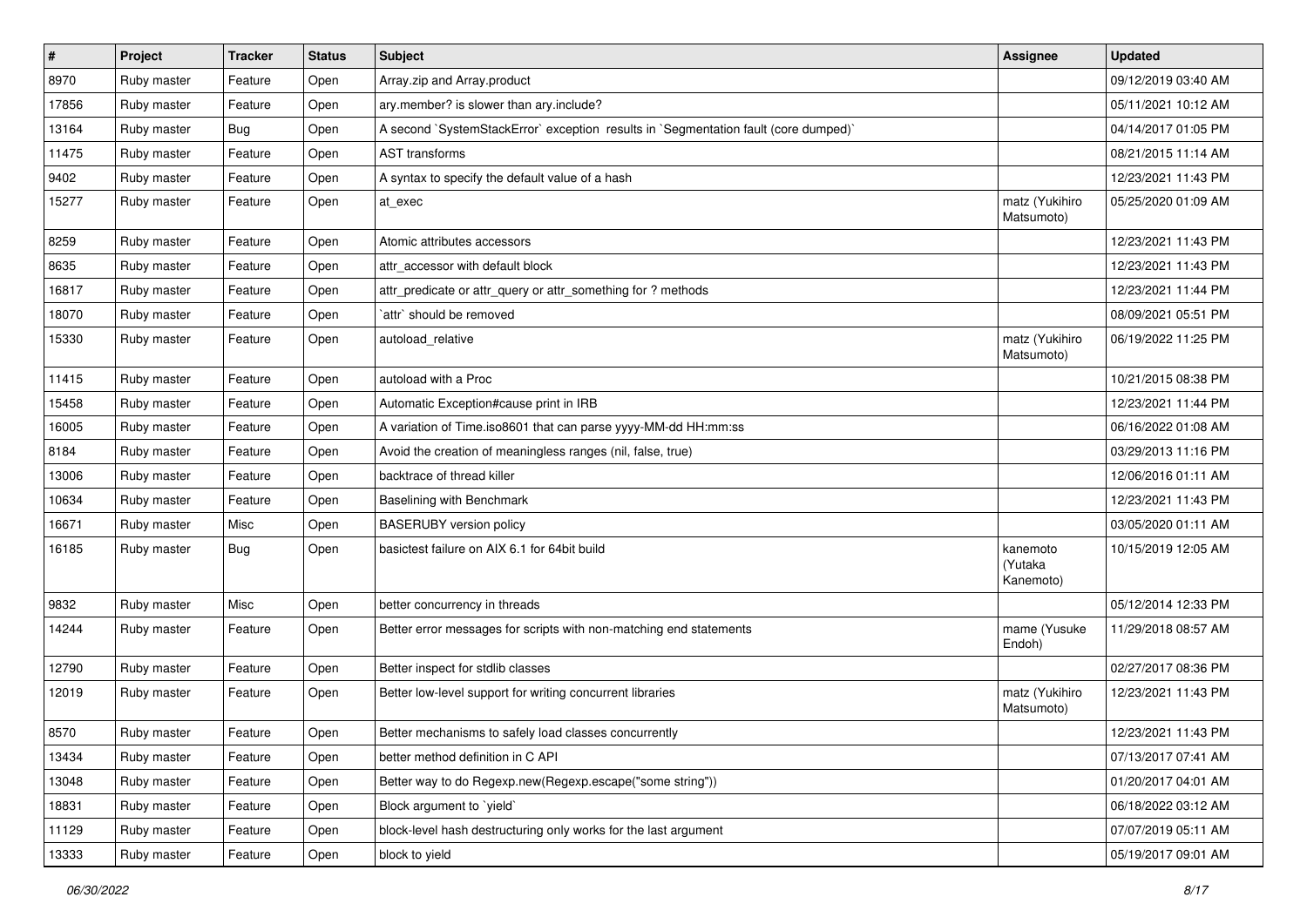| $\vert$ # | Project     | <b>Tracker</b> | <b>Status</b> | Subject                                                                                                                                                               | <b>Assignee</b>              | <b>Updated</b>      |
|-----------|-------------|----------------|---------------|-----------------------------------------------------------------------------------------------------------------------------------------------------------------------|------------------------------|---------------------|
| 10327     | Ruby master | Feature        | Open          | Bool/False/True module for '==='                                                                                                                                      |                              | 10/15/2014 02:42 PM |
| 17878     | Ruby master | <b>Bug</b>     | Open          | bootstraptest/test_ractor.rb:224 a random failing test with "The outgoing-port is already closed<br>(Ractor::ClosedError)"                                            |                              | 09/13/2021 01:10 PM |
| 7060      | Ruby master | Feature        | Open          | Broaden support for chmod                                                                                                                                             |                              | 12/25/2017 06:15 PM |
| 18277     | Ruby master | Bug            | Open          | buffer error (Zlib::BufError) in Zlib::Deflate#deflate when using MJIT                                                                                                | k0kubun (Takashi<br>Kokubun) | 01/05/2022 03:04 PM |
| 18764     | Ruby master | <b>Bug</b>     | Open          | Build Error when Using msys2-mingw64 and Ruby 3.2                                                                                                                     |                              | 05/10/2022 06:48 AM |
| 12179     | Ruby master | <b>Bug</b>     | Open          | Build failure due to VPATH expansion                                                                                                                                  |                              | 04/14/2016 01:55 AM |
| 18674     | Ruby master | <b>Bug</b>     | Open          | Build failure `make up` with WSL2                                                                                                                                     |                              | 04/01/2022 08:51 AM |
| 16795     | Ruby master | Feature        | Open          | build ruby.exe on Windows against ruby-static.lib omitting x64-vcruntime-ruby.dll (no '--enable-shared' option for<br>Windows)                                        |                              | 04/17/2020 01:22 PM |
| 18435     | Ruby master | <b>Bug</b>     | Open          | Calling `protected` on ancestor method changes result of `instance_methods(false)`                                                                                    |                              | 06/09/2022 10:23 AM |
| 18476     | Ruby master | <b>Bug</b>     | Open          | Call to require stuck forever after receiving EAGAIN on writev when running with zeus                                                                                 |                              | 02/28/2022 02:55 PM |
| 18083     | Ruby master | Feature        | Open          | Capture error in ensure block.                                                                                                                                        |                              | 10/21/2021 01:00 PM |
| 7914      | Ruby master | Feature        | Open          | Case for local class methods                                                                                                                                          | matz (Yukihiro<br>Matsumoto) | 12/25/2017 06:15 PM |
| 18012     | Ruby master | Bug            | Open          | Case-insensitive character classes can only match multiple code points when top-level character class is not<br>negated                                               |                              | 06/29/2021 08:35 AM |
| 15363     | Ruby master | Feature        | Open          | Case insensitive file systems - add info to CONFIG or somewhere?                                                                                                      |                              | 12/03/2018 04:30 AM |
| 17989     | Ruby master | Bug            | Open          | Case insensitive Regexps do not handle characters with overlapping case foldings                                                                                      |                              | 06/15/2021 11:43 AM |
| 11723     | Ruby master | Feature        | Open          | CGI library should give access to raw request body                                                                                                                    |                              | 11/20/2015 07:06 PM |
| 15145     | Ruby master | Feature        | Open          | chained mappings proposal                                                                                                                                             |                              | 09/22/2018 12:06 AM |
| 14724     | Ruby master | Feature        | Open          | chains of inequalities                                                                                                                                                | matz (Yukihiro<br>Matsumoto) | 05/19/2018 01:06 AM |
| 14606     | Ruby master | Feature        | Open          | Change begin-else-end without rescue from warning to syntax error                                                                                                     |                              | 03/16/2018 01:22 AM |
| 7546      | Ruby master | Feature        | Open          | Change behavior of `Array#slice` for an argument of `Range` class                                                                                                     | matz (Yukihiro<br>Matsumoto) | 12/10/2020 08:49 AM |
| 10473     | Ruby master | Feature        | Open          | Change Date#to_datetime to use local time                                                                                                                             |                              | 07/23/2021 07:08 PM |
| 18256     | Ruby master | Feature        | Open          | Change the canonical name of Thread::Mutex, Thread::Queue, Thread::SizedQueue and<br>Thread::ConditionVariable to just Mutex, Queue, SizedQueue and ConditionVariable |                              | 10/20/2021 10:59 PM |
| 12041     | Ruby master | Feature        | Open          | Change the initializer of NameError to take a receiver as the third argument                                                                                          |                              | 02/12/2016 05:37 AM |
| 16750     | Ruby master | Misc           | Open          | Change typedef of VALUE for better type checking                                                                                                                      |                              | 04/03/2020 02:34 AM |
| 13240     | Ruby master | Feature        | Open          | Change Unicode property implementation in Onigmo from inversion lists to direct lookup                                                                                |                              | 02/22/2017 08:01 AM |
| 18010     | Ruby master | <b>Bug</b>     | Open          | Character class with single character gets case-folded with following string                                                                                          |                              | 06/28/2021 09:30 AM |
| 17646     | Ruby master | Bug            | Open          | Check for `_builtin_mul_overflow` with `long long` arguments                                                                                                          |                              | 02/19/2021 06:19 PM |
| 15334     | Ruby master | Bug            | Open          | child_info_fork::abort: address space needed by 'emoji_iso2022_kddi.so' on cygwin                                                                                     | cruby-cygwin                 | 05/19/2022 08:20 AM |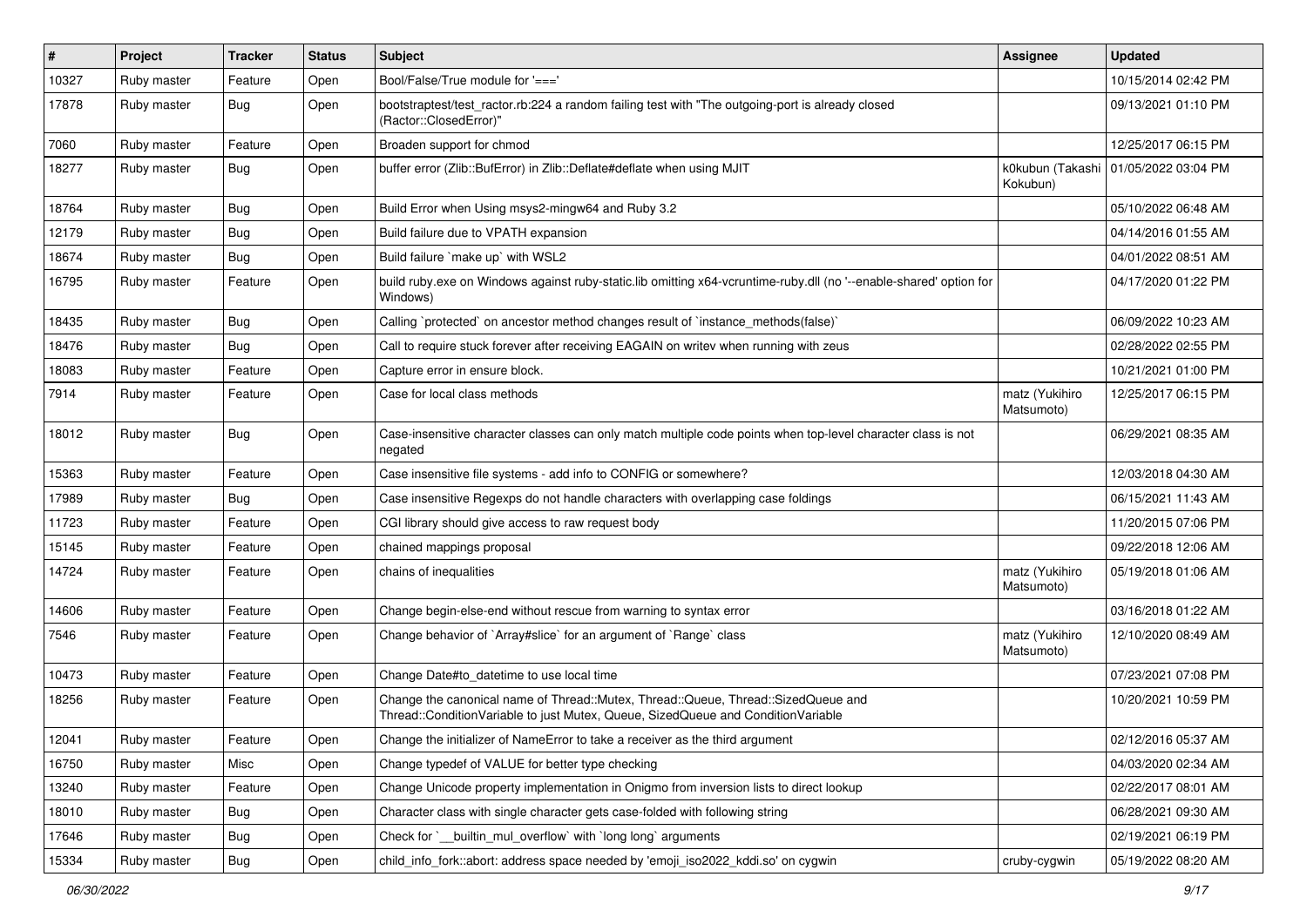| $\vert$ # | Project     | <b>Tracker</b> | <b>Status</b> | <b>Subject</b>                                                                                                        | <b>Assignee</b>              | <b>Updated</b>      |
|-----------|-------------|----------------|---------------|-----------------------------------------------------------------------------------------------------------------------|------------------------------|---------------------|
| 10770     | Ruby master | Feature        | Open          | chr and ord behavior for ill-formed byte sequences and surrogate code points                                          |                              | 01/22/2015 10:19 AM |
| 18726     | Ruby master | Misc           | Open          | CI Error on c99 and c2x                                                                                               | shyouhei<br>(Shyouhei Urabe) | 04/19/2022 09:05 AM |
| 15565     | Ruby master | Feature        | Open          | Circular dependency warnings - suggestions/ideas to improve the output from ruby                                      |                              | 01/25/2019 11:36 PM |
| 18379     | Ruby master | <b>Bug</b>     | Open          | [CI] Windows mingw/ucrt - test-all timeout failures                                                                   |                              | 12/02/2021 02:23 AM |
| 17829     | Ruby master | Misc           | Open          | Clang/LLVM correctness of x64-mingw32 build (`shorten-64-to-32` warnings)                                             |                              | 04/26/2021 04:23 PM |
| 11570     | Ruby master | Misc           | Open          | Clarify autoload chaining behavior                                                                                    |                              | 10/06/2015 04:52 PM |
| 17994     | Ruby master | Feature        | Open          | Clarify 'IO.read' behavior and add 'File.read' method                                                                 |                              | 07/16/2021 03:04 AM |
| 17390     | Ruby master | Misc           | Open          | Class and method-level docs for Ractor                                                                                |                              | 12/13/2020 06:33 PM |
| 10701     | Ruby master | Feature        | Open          | Class: Array 2 New methods                                                                                            |                              | 01/08/2015 07:21 AM |
| 14394     | Ruby master | Feature        | Open          | Class.descendants                                                                                                     | ko1 (Koichi<br>Sasada)       | 01/20/2022 10:46 PM |
| 12084     | Ruby master | Feature        | Open          | Class#instance`                                                                                                       |                              | 12/14/2021 08:52 PM |
| 17040     | Ruby master | Feature        | Open          | cleanup include/ruby/backward*                                                                                        |                              | 08/26/2020 07:07 AM |
| 12277     | Ruby master | Misc           | Open          | Coding rule: colum number                                                                                             |                              | 04/13/2016 06:32 PM |
| 18644     | Ruby master | Feature        | Open          | Coerce anything callable to a Proc                                                                                    |                              | 06/18/2022 05:28 PM |
| 15940     | Ruby master | Feature        | Open          | Coerce symbols internal fstrings in UTF8 rather than ASCII to better share memory with string literals                | naruse (Yui<br>NARUSE)       | 07/30/2019 04:17 AM |
| 11142     | Ruby master | <b>Bug</b>     | Open          | Command line argument parser on windows handles double quotes inconsistently.                                         | usa (Usaku<br>NAKAMURA)      | 05/12/2015 04:09 PM |
| 12134     | Ruby master | Feature        | Open          | Comparison between 'true' and 'false'                                                                                 |                              | 03/15/2016 12:41 PM |
| 17931     | Ruby master | <b>Bug</b>     | Open          | Compile fails setup option nodynamic                                                                                  |                              | 07/07/2021 08:51 AM |
| 15840     | Ruby master | Feature        | Open          | configuration path search                                                                                             |                              | 05/11/2019 01:24 PM |
| 18429     | Ruby master | Bug            | Open          | Configure ruby-3.0.3 on Solaris 10 Unknown keyword 'URL' in './ruby.tmp.pc'                                           |                              | 01/18/2022 09:15 PM |
| 16346     | Ruby master | Misc           | Open          | Confusing macro name: RUBY_MARK_NO_PIN_UNLESS_NULL                                                                    |                              | 11/13/2019 07:39 AM |
| 12817     | Ruby master | Feature        | Open          | Consider adding method .sample() on class Hash (if this was not yet proposed)                                         |                              | 10/11/2016 12:57 AM |
| 10663     | Ruby master | Feature        | Open          | Consider adding support for String input to File. methods                                                             |                              | 01/05/2015 12:47 AM |
| 10645     | Ruby master | Feature        | Open          | Consider adding support of .first to MatchData object like MatchData[0]                                               |                              | 12/25/2014 06:50 AM |
| 14615     | Ruby master | Feature        | Open          | Consider introducing shortcut to check Net::HTTP response type                                                        |                              | 03/19/2018 05:43 AM |
| 13922     | Ruby master | Feature        | Open          | Consider showing warning messages about same-named aliases - either directly or perhaps via the "did you<br>mean gem" |                              | 09/25/2017 12:21 PM |
| 9516      | Ruby master | Misc           | Open          | Consolidate all deprecation messages to one or more helper methods                                                    |                              | 02/13/2014 05:11 PM |
| 12077     | Ruby master | Feature        | Open          | Consolidate SSLSocket interface with TCPSocket                                                                        |                              | 05/17/2016 06:37 AM |
| 6828      | Ruby master | Feature        | Open          | <b>Constancy of Constants</b>                                                                                         |                              | 12/10/2020 08:47 AM |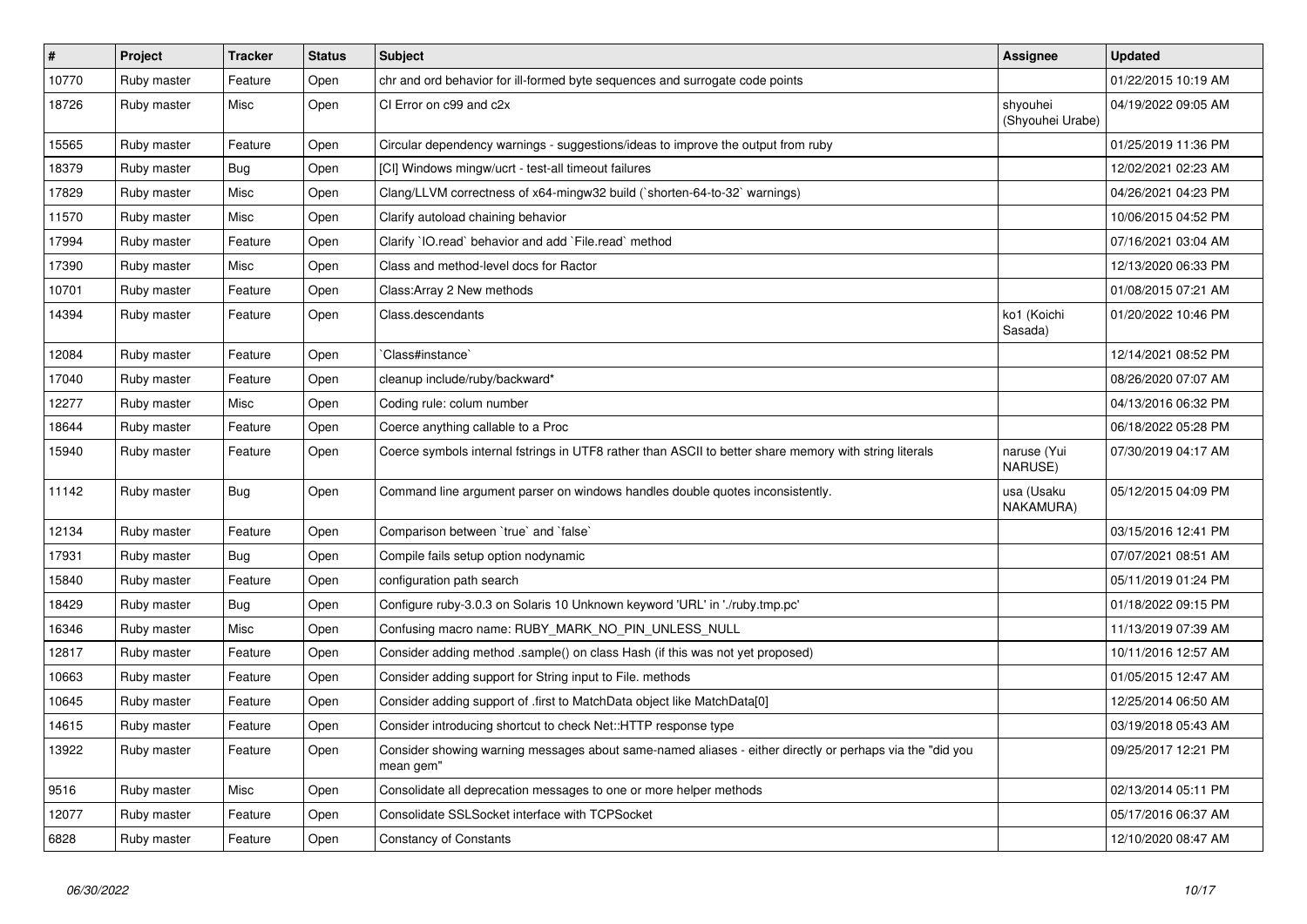| $\pmb{\#}$ | Project     | <b>Tracker</b> | <b>Status</b> | <b>Subject</b>                                                                               | Assignee                     | <b>Updated</b>      |
|------------|-------------|----------------|---------------|----------------------------------------------------------------------------------------------|------------------------------|---------------------|
| 7149       | Ruby master | Feature        | Open          | Constant magic for everyone.                                                                 | matz (Yukihiro<br>Matsumoto) | 12/25/2017 06:15 PM |
| 18622      | Ruby master | <b>Bug</b>     | Open          | const_get still looks in Object, while lexical constant lookup no longer does                |                              | 04/22/2022 11:26 AM |
| 17749      | Ruby master | Feature        | Open          | Const source location without name                                                           |                              | 04/17/2021 07:38 AM |
| 7748       | Ruby master | Feature        | Open          | Contextual send                                                                              | matz (Yukihiro<br>Matsumoto) | 12/10/2020 08:53 AM |
| 17137      | Ruby master | Misc           | Open          | Cooperation on maintaining official docker ruby images                                       |                              | 09/02/2020 05:03 PM |
| 15861      | Ruby master | Feature        | Open          | Correctly parse 'file:c:/path/to/file' URIs                                                  |                              | 05/18/2019 10:58 PM |
| 18678      | Ruby master | Bug            | Open          | Crash on Mac - vm call0 cfunc with frame                                                     |                              | 05/26/2022 05:40 PM |
| 18659      | Ruby master | Feature        | Open          | Create a Binding at the time of an exception and make it available to Rescue                 |                              | 03/25/2022 10:55 AM |
| 12110      | Ruby master | Feature        | Open          | Create a method to avoid vacuous truth?                                                      |                              | 03/12/2016 08:01 AM |
| 10416      | Ruby master | <b>Bug</b>     | Open          | Create mechanism for updating of Unicode data files downstreams when we want                 | nobu (Nobuyoshi<br>Nakada)   | 10/08/2021 06:40 AM |
| 15074      | Ruby master | Feature        | Open          | Create 'official' C API documentation on ruby-doc.org                                        |                              | 09/12/2018 09:12 PM |
| 14760      | Ruby master | Misc           | Open          | cross-thread IO#close semantics                                                              | matz (Yukihiro<br>Matsumoto) | 05/17/2018 08:21 AM |
| 11183      | Ruby master | Bug            | Open          |                                                                                              |                              | 05/26/2015 08:32 AM |
| 11550      | Ruby master | Feature        | Open          | Current behaviour of super() is dangerous in the presence of more than one included modules. |                              | 01/20/2016 08:44 AM |
| 13072      | Ruby master | Misc           | Open          | Current state of date standard library                                                       |                              | 09/02/2017 05:38 PM |
| 17683      | Ruby master | Misc           | Open          | Current status of beginless range (experimental or not)                                      |                              | 06/05/2021 07:22 AM |
| 18296      | Ruby master | Feature        | Open          | Custom exception formatting should override `Exception#full_message`.                        |                              | 12/15/2021 08:49 PM |
| 8807       | Ruby master | Feature        | Open          | <b>Custom literals</b>                                                                       |                              | 12/10/2020 08:53 AM |
| 8437       | Ruby master | Feature        | Open          | custom operators, unicode                                                                    |                              | 08/30/2015 03:05 AM |
| 17502      | Ruby master | Misc           | Open          | C vs Ruby                                                                                    | ko1 (Koichi<br>Sasada)       | 12/02/2021 07:53 PM |
| 9409       | Ruby master | <b>Bug</b>     | Open          | Cygwin I "filesystem" I encoding IIIIIIIIIIIII                                               | cruby-cygwin                 | 05/19/2022 08:20 AM |
| 17996      | Ruby master | Bug            | Open          | Cygwin: thread + pipe behavior since Ruby 2.6                                                | cruby-cygwin                 | 05/19/2022 08:20 AM |
| 11987      | Ruby master | Feature        | Open          | daemons can't show the backtrace of rb_bug                                                   |                              | 01/13/2016 10:58 AM |
| 11177      | Ruby master | <b>Bug</b>     | Open          | <b>DATADEOFOOOOOOOO</b>                                                                      |                              | 05/25/2015 03:49 AM |
| 15418      | Ruby master | Misc           | Open          | Date.parse('2018')                                                                           |                              | 12/15/2018 09:17 PM |
| 15598      | Ruby master | <b>Bug</b>     | Open          | Deadlock on mutual reference of autoloaded constants                                         |                              | 03/20/2019 10:58 AM |
| 16557      | Ruby master | Feature        | Open          | Deduplicate Regexp literals                                                                  |                              | 02/28/2020 11:44 AM |
| 18640      | Ruby master | Feature        | Open          | default empty string argument for `String#sub` and `String#sub!`, e.g. `"hello".sub("I")`    |                              | 03/19/2022 02:33 AM |
| 17722      | Ruby master | Bug            | Open          | define method with shareable results in "defined in a different Ractor"                      |                              | 08/24/2021 12:03 PM |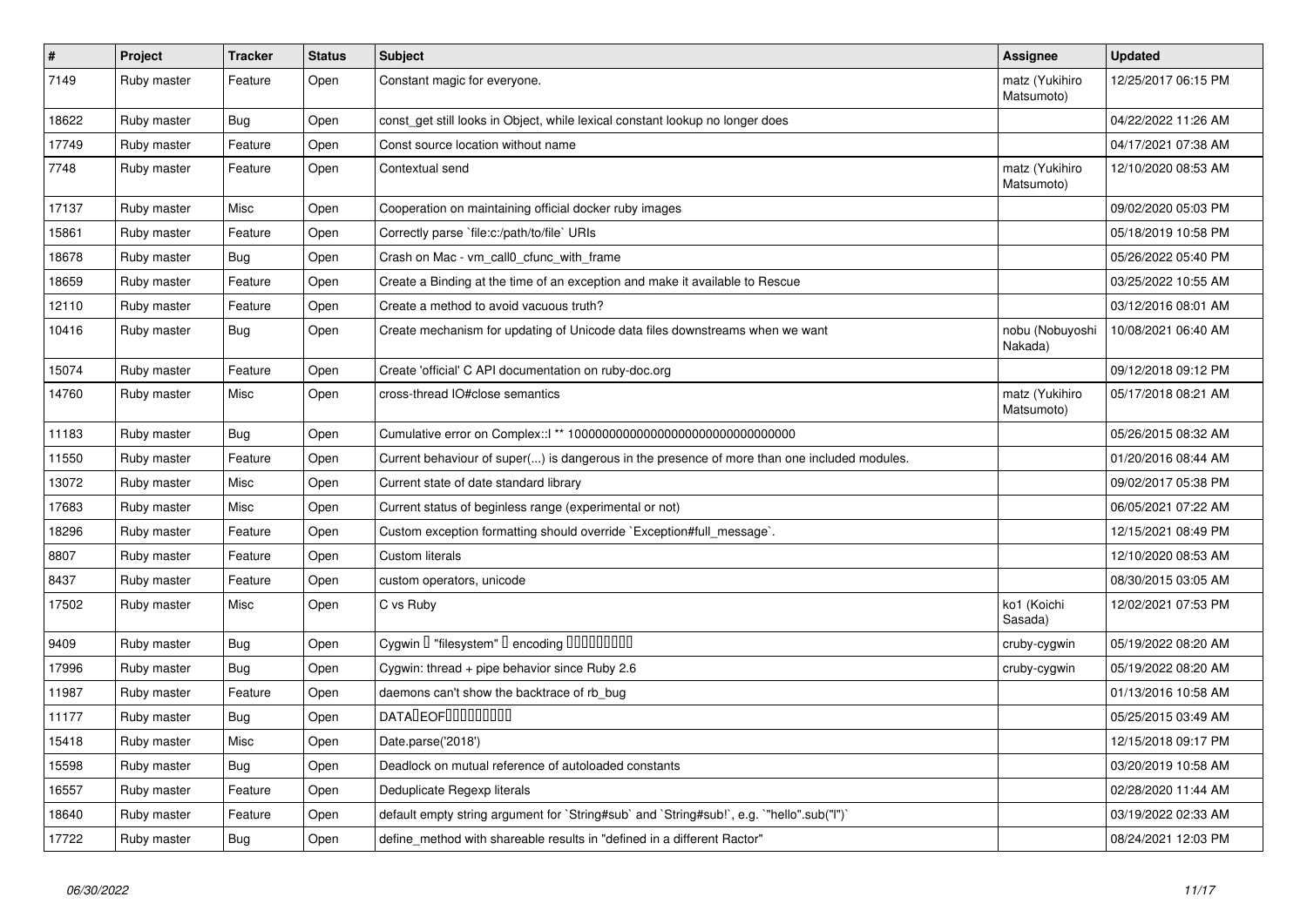| $\sharp$ | Project     | <b>Tracker</b> | <b>Status</b> | <b>Subject</b>                                                                                                                      | <b>Assignee</b>              | <b>Updated</b>      |
|----------|-------------|----------------|---------------|-------------------------------------------------------------------------------------------------------------------------------------|------------------------------|---------------------|
| 18567    | Ruby master | <b>Bug</b>     | Open          | Depending on default gems in stdlib gems when not needed considered harmful                                                         | hsbt (Hiroshi<br>SHIBATA)    | 04/21/2022 04:45 PM |
| 10549    | Ruby master | Feature        | Open          | Deprecate each_with_index and each_with_object in favor of with_index and with_object                                               | matz (Yukihiro<br>Matsumoto) | 07/27/2021 11:09 AM |
| 14040    | Ruby master | Feature        | Open          | deprecate HTTP.version_1_2                                                                                                          |                              | 10/22/2017 09:32 AM |
| 15408    | Ruby master | Feature        | Open          | Deprecate object_id and _id2ref                                                                                                     | headius (Charles<br>Nutter)  | 03/19/2019 04:02 PM |
| 17468    | Ruby master | Feature        | Open          | Deprecate RUBY_DEVEL                                                                                                                |                              | 06/16/2022 01:08 AM |
| 18836    | Ruby master | Misc           | Open          | DevMeeting-2022-07-21                                                                                                               |                              | 06/30/2022 03:26 AM |
| 17531    | Ruby master | <b>Bug</b>     | Open          | did_you_mean` not Ractor friendly                                                                                                   | ko1 (Koichi<br>Sasada)       | 01/29/2021 08:48 AM |
| 11808    | Ruby master | <b>Bug</b>     | Open          | Different behavior between Enumerable#grep and Array#grep                                                                           | ko1 (Koichi<br>Sasada)       | 10/26/2020 04:36 AM |
| 13314    | Ruby master | Feature        | Open          | $dig =$                                                                                                                             |                              | 03/14/2017 12:55 PM |
| 14564    | Ruby master | Feature        | Open          | `dig` opposite method                                                                                                               |                              | 03/07/2018 11:24 PM |
| 15563    | Ruby master | Feature        | Open          | #dig that throws an exception if a key doesn't exist                                                                                |                              | 02/17/2020 08:42 AM |
| 10217    | Ruby master | Feature        | Open          | Dir constructor similar to Pathname constructor                                                                                     |                              | 12/23/2021 11:43 PM |
| 16249    | Ruby master | Feature        | Open          | Dir#empty? and File#empty?                                                                                                          |                              | 10/19/2019 12:49 PM |
| 12226    | Ruby master | Feature        | Open          | Dir.home with valid named user raises ArgumentError on Windows                                                                      |                              | 05/08/2016 10:06 AM |
| 16130    | Ruby master | Misc           | Open          | [Discussion / Ideas] Finding a good name for the concept of/behind guilds - primarily the NAME                                      |                              | 08/27/2019 04:00 PM |
| 16803    | Ruby master | Misc           | Open          | Discussion: those internal macros reside in public API headers                                                                      |                              | 05/14/2020 12:27 PM |
| 14931    | Ruby master | Feature        | Open          | [DOC] exception keyword argument is not documented in some methods                                                                  |                              | 07/22/2018 08:53 AM |
| 13108    | Ruby master | Feature        | Open          | [Doc Request] Explicitly document Range#sum                                                                                         |                              | 01/05/2017 11:50 PM |
| 13497    | Ruby master | Misc           | Open          | Docs, code samples, Ripper example                                                                                                  |                              | 04/23/2017 04:27 AM |
| 15224    | Ruby master | Misc           | Open          | [DOCs] Minor inconsistency in class Array #initialize_copy -<br>https://ruby-doc.org/core-2.5.1/Array.html#method-i-initialize_copy |                              | 10/13/2018 02:26 PM |
| 12595    | Ruby master | Misc           | Open          | Documentation                                                                                                                       |                              | 07/18/2016 04:39 PM |
| 14673    | Ruby master | Misc           | Open          | Documentation for `Array#drop` / `drop_while` unclear in regard to modification                                                     |                              | 04/10/2018 09:51 AM |
| 15249    | Ruby master | Misc           | Open          | Documentation for attr_accessor and attr_reader should be corrected                                                                 |                              | 10/23/2018 08:09 PM |
| 15654    | Ruby master | Misc           | Open          | Documentation for Complex is wrong or misleading                                                                                    |                              | 03/11/2019 11:55 AM |
| 18887    | Ruby master | Bug            | Open          | documentation for protected methods                                                                                                 |                              | 06/29/2022 08:08 AM |
| 16659    | Ruby master | Misc           | Open          | Documentation on Regexp missing for absence pattern (?~pat)                                                                         |                              | 02/27/2020 04:16 PM |
| 11323    | Ruby master | Feature        | Open          | Documentation update on how uniq works / guarantee of order                                                                         |                              | 07/02/2015 03:34 AM |
| 10176    | Ruby master | Feature        | Open          | Document how to perform net/http calls in parallel                                                                                  |                              | 08/27/2014 10:46 PM |
| 15663    | Ruby master | Feature        | Open          | Documenting autoload semantics                                                                                                      |                              | 04/20/2019 01:44 AM |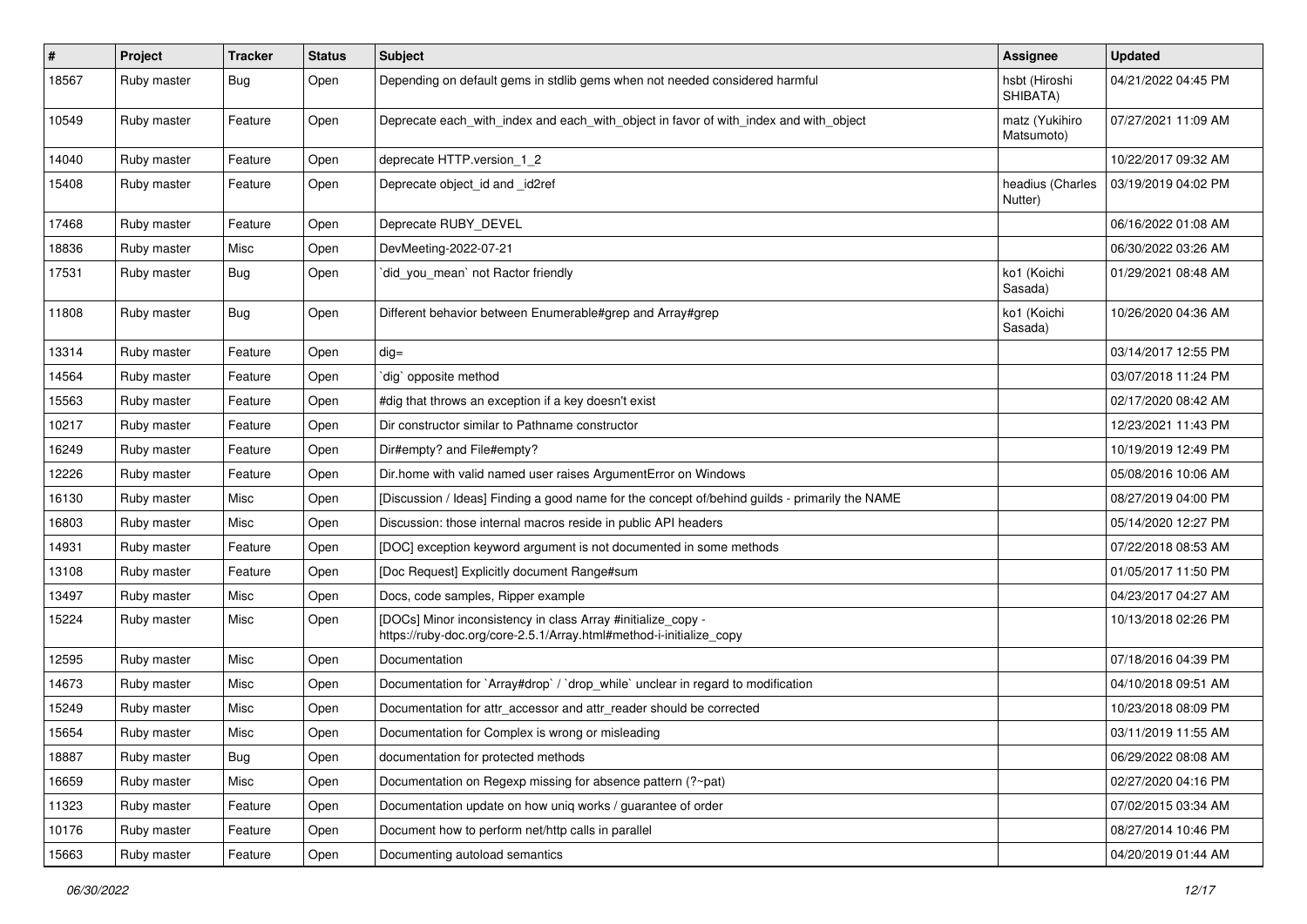| $\vert$ # | Project     | <b>Tracker</b> | <b>Status</b> | <b>Subject</b>                                                                                          | <b>Assignee</b>              | <b>Updated</b>      |
|-----------|-------------|----------------|---------------|---------------------------------------------------------------------------------------------------------|------------------------------|---------------------|
| 18832     | Ruby master | Feature        | Open          | Do not have class/module keywords consider ancestors of Object                                          |                              | 06/21/2022 05:50 AM |
| 9725      | Ruby master | Feature        | Open          | Do not inspect NameError target object unless verbose                                                   |                              | 05/08/2015 02:18 AM |
| 6869      | Ruby master | Feature        | Open          | Do not treat `_` parameter exceptionally                                                                | matz (Yukihiro<br>Matsumoto) | 12/10/2020 08:58 AM |
| 17337     | Ruby master | <b>Bug</b>     | Open          | Don't embed Ruby build-time configuration in Ruby                                                       |                              | 12/21/2020 04:17 PM |
| 16657     | Ruby master | Feature        | Open          | Don't ship bundled gems as .gem files as well as in expanded form                                       |                              | 02/27/2020 06:50 AM |
| 11783     | Ruby master | Misc           | Open          | Do you have any idea if you have a budgets?                                                             |                              | 05/16/2019 09:06 PM |
| 11599     | Ruby master | Feature        | Open          | Dump entries of hash in ObjectSpace                                                                     | tmm1 (Aman<br>Karmani)       | 11/24/2015 05:52 PM |
| 13733     | Ruby master | Feature        | Open          | Dump the delegator instead of the delegated object                                                      |                              | 06/29/2018 05:09 PM |
| 14932     | Ruby master | Feature        | Open          | Dynamically adjust method cache size at runtime                                                         |                              | 07/22/2018 10:45 PM |
| 14811     | Ruby master | Feature        | Open          | Dynamically extend Ruby VM stack                                                                        |                              | 06/05/2018 07:59 AM |
| 7340      | Ruby master | Feature        | Open          | 'each_with' or 'into' alias for 'each_with_object'                                                      |                              | 12/25/2017 06:15 PM |
| 15510     | Ruby master | Misc           | Open          | Easter egg in Thread.handle_interrupt                                                                   |                              | 01/05/2019 11:53 PM |
| 15315     | Ruby master | <b>Bug</b>     | Open          | ec_switch can still lose interrupts                                                                     | ko1 (Koichi<br>Sasada)       | 11/20/2018 09:32 AM |
| 14819     | Ruby master | Feature        | Open          | Efficient cstring to RVALUE typecasting for c extension gems                                            |                              | 06/06/2018 09:13 PM |
| 13378     | Ruby master | Feature        | Open          | Eliminate 4 of 8 syscalls when requiring file by absolute path                                          | nobu (Nobuyoshi<br>Nakada)   | 06/16/2017 07:57 AM |
| 18005     | Ruby master | Feature        | Open          | Enable non-blocking `binding.irb`.                                                                      |                              | 06/24/2021 07:20 PM |
| 10932     | Ruby master | Feature        | Open          | Enabling allocation tracing as early as possible                                                        | ko1 (Koichi<br>Sasada)       | 06/13/2015 07:54 AM |
| 18338     | Ruby master | <b>Bug</b>     | Open          | Encoding.default_external = Encoding::UTF_16BE may add a wrongly-encoded string to<br>\$LOADED_FEATURES |                              | 11/15/2021 07:32 AM |
| 15931     | Ruby master | Feature        | Open          | encoding for CESU-8                                                                                     | naruse (Yui<br>NARUSE)       | 12/20/2019 05:42 AM |
| 9111      | Ruby master | Feature        | Open          | Encoding-free String comparison                                                                         |                              | 11/21/2013 04:35 PM |
| 17637     | Ruby master | Misc           | Open          | Endless ranges with 'nil' boundary weird behavior                                                       |                              | 02/19/2021 07:57 AM |
| 18654     | Ruby master | Feature        | Open          | Enhancements to prettyprint                                                                             | akr (Akira<br>Tanaka)        | 05/12/2022 01:44 PM |
| 17016     | Ruby master | Feature        | Open          | Enumerable#accumulate                                                                                   |                              | 04/27/2021 03:14 PM |
| 7341      | Ruby master | Feature        | Open          | Enumerable#associate                                                                                    |                              | 12/25/2017 06:15 PM |
| 12080     | Ruby master | Feature        | Open          | Enumerable#first, Array#last with block                                                                 |                              | 04/20/2016 03:51 AM |
| 17333     | Ruby master | Feature        | Open          | Enumerable#many?                                                                                        |                              | 12/11/2020 03:38 AM |
| 15922     | Ruby master | Feature        | Open          | Enumerable#partition(pattern)                                                                           |                              | 06/14/2019 03:40 AM |
| 14197     | Ruby master | Feature        | Open          | `Enumerable#{select,reject}` accept a pattern argument                                                  |                              | 04/04/2020 05:47 AM |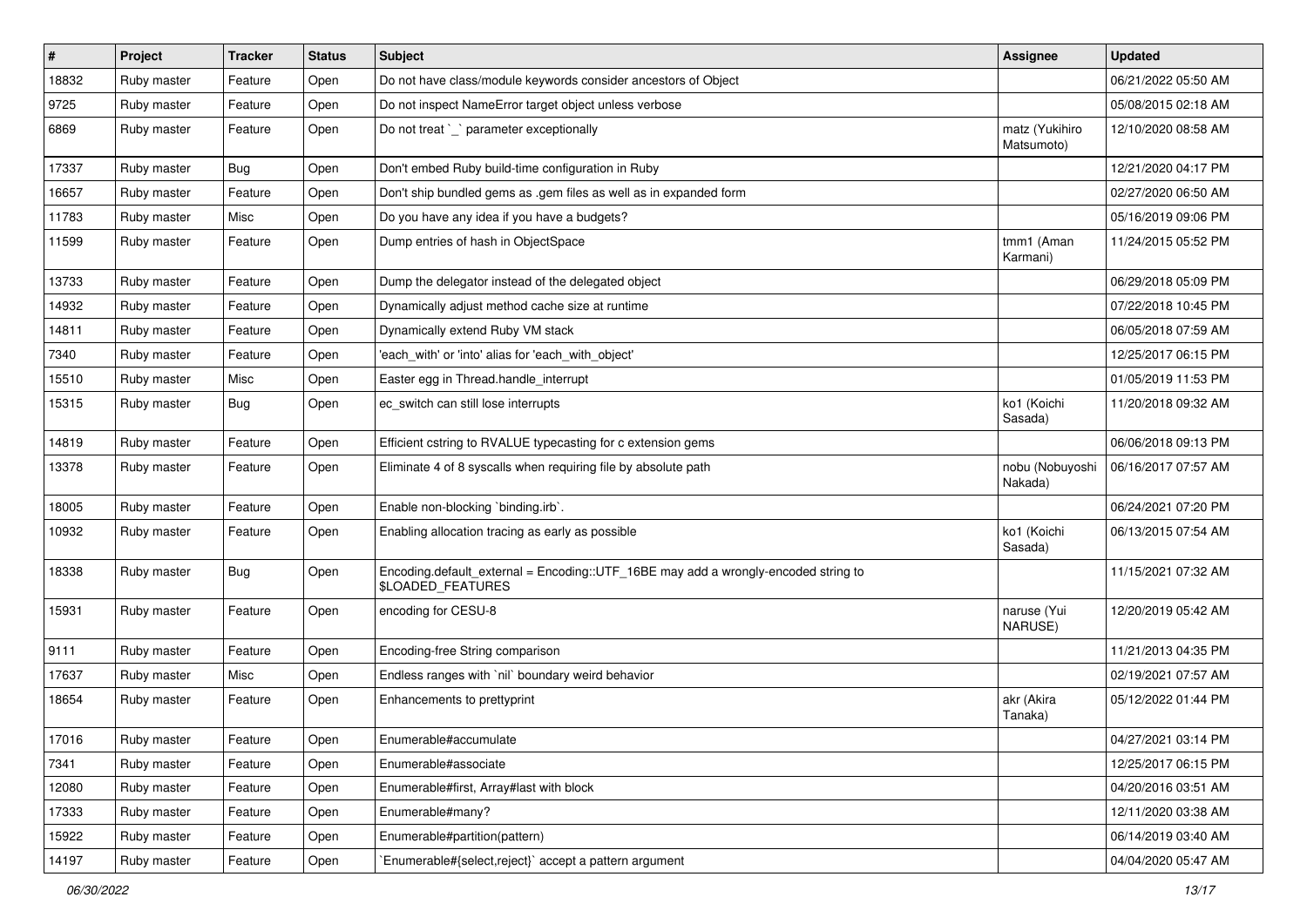| $\vert$ # | Project     | <b>Tracker</b> | <b>Status</b> | <b>Subject</b>                                                                                                      | Assignee                     | <b>Updated</b>      |
|-----------|-------------|----------------|---------------|---------------------------------------------------------------------------------------------------------------------|------------------------------|---------------------|
| 12648     | Ruby master | Feature        | Open          | `Enumerable#sort_by` with descending option                                                                         |                              | 10/05/2017 10:24 AM |
| 15549     | Ruby master | Feature        | Open          | Enumerable#to_reader (or anything enumerable, Enumerator, lazy enums, enum_for results)                             |                              | 01/24/2019 12:21 PM |
| 6687      | Ruby master | Feature        | Open          | Enumerable#with                                                                                                     |                              | 12/25/2017 06:15 PM |
| 16838     | Ruby master | Feature        | Open          | Enumerator::ArithmeticSequence missing allocator for #clone and #dup                                                |                              | 05/18/2020 10:44 PM |
| 14423     | Ruby master | Feature        | Open          | Enumerator from single object                                                                                       |                              | 11/20/2019 05:04 AM |
| 18262     | Ruby master | Feature        | Open          | Enumerator::Lazy#partition                                                                                          |                              | 11/20/2021 10:17 AM |
| 16987     | Ruby master | Feature        | Open          | Enumerator::Lazy vs Array methods                                                                                   |                              | 07/15/2020 04:56 PM |
| 9557      | Ruby master | Feature        | Open          | Enumerator#next and Enumerator#peek with argument                                                                   |                              | 04/11/2014 07:00 PM |
| 18743     | Ruby master | <b>Bug</b>     | Open          | Enumerator#next / peek re-use each others stacktraces                                                               |                              | 04/19/2022 02:42 PM |
| 18685     | Ruby master | Feature        | Open          | Enumerator.product: Cartesian product of enumerables                                                                |                              | 04/26/2022 07:02 AM |
| 17663     | Ruby master | Feature        | Open          | Enumerator#with, an alternative to Enumerator#with object                                                           |                              | 03/02/2021 05:48 PM |
| 16235     | Ruby master | Misc           | Open          | ENV.assoc spec test does not test invalid name                                                                      |                              | 10/05/2019 10:53 PM |
| 18334     | Ruby master | Feature        | Open          | ENV#to_h returns a new Hash object but Hash#to_h does not, which can cause inconsistencies                          |                              | 11/17/2021 05:46 PM |
| 15948     | Ruby master | Feature        | Open          | ENV.update takes multiple hashes as Hash#update                                                                     |                              | 06/21/2019 07:35 AM |
| 18614     | Ruby master | <b>Bug</b>     | Open          | Error (busy loop) in<br>TestGemCommandsSetupCommand#test_destdir_flag_does_not_try_to_write_to_the_default_gem_home | hsbt (Hiroshi<br>SHIBATA)    | 03/17/2022 01:03 AM |
| 14971     | Ruby master | <b>Bug</b>     | Open          | error: implicit declaration of function 'rb_vm_call0                                                                | nobu (Nobuyoshi<br>Nakada)   | 09/06/2018 03:53 AM |
| 10424     | Ruby master | Misc           | Open          | Error message when sorting NaN                                                                                      |                              | 10/25/2014 02:13 PM |
| 17174     | Ruby master | Misc           | Open          | "Error relocating, symbol not found" error when compiling a native extension on Alpine with Ruby >=2.4              |                              | 10/06/2020 11:19 AM |
| 11347     | Ruby master | Feature        | Open          | Errors with cause not reported properly to console                                                                  |                              | 07/15/2015 04:39 PM |
| 14449     | Ruby master | Feature        | Open          | error when trying to run rails s                                                                                    |                              | 12/23/2021 11:43 PM |
| 18616     | Ruby master | Bug            | Open          | Error with clang(1) on MacOS due to _declspec()                                                                     |                              | 03/09/2022 10:50 AM |
| 11840     | Ruby master | <b>Bug</b>     | Open          | Error with "make check" on Cygwin                                                                                   | cruby-cygwin                 | 05/19/2022 08:20 AM |
| 16153     | Ruby master | Feature        | Open          | eventually_frozen flag to gradually phase-in frozen strings                                                         |                              | 02/10/2020 07:39 PM |
| 7895      | Ruby master | Feature        | Open          | Exception#backtrace_locations to go with Thread#backtrace_locations and Kernel#caller_locations                     |                              | 12/23/2021 11:43 PM |
| 9918      | Ruby master | Feature        | Open          | Exception#cause should be shown in output and #inspect                                                              |                              | 07/13/2015 02:32 PM |
| 11307     | Ruby master | Feature        | Open          | exception-free non-blocking Queue#pop                                                                               | matz (Yukihiro<br>Matsumoto) | 06/25/2015 11:06 PM |
| 11122     | Ruby master | Feature        | Open          | exception-free non-blocking Queue/SizedQueue operations                                                             | matz (Yukihiro<br>Matsumoto) | 05/06/2015 08:53 PM |
| 8366      | Ruby master | Feature        | Open          | Exception.message take time to execute depending on the instance variables                                          |                              | 09/22/2014 06:41 AM |
| 11355     | Ruby master | Misc           | Open          | Exceptions inheriting from Timeout:: Error should behave the same way                                               |                              | 07/15/2015 04:59 PM |
| 16829     | Ruby master | <b>Bug</b>     | Open          | Exceptions raised from within an enumerated method lose part of their stacktrace                                    |                              | 05/20/2022 07:25 PM |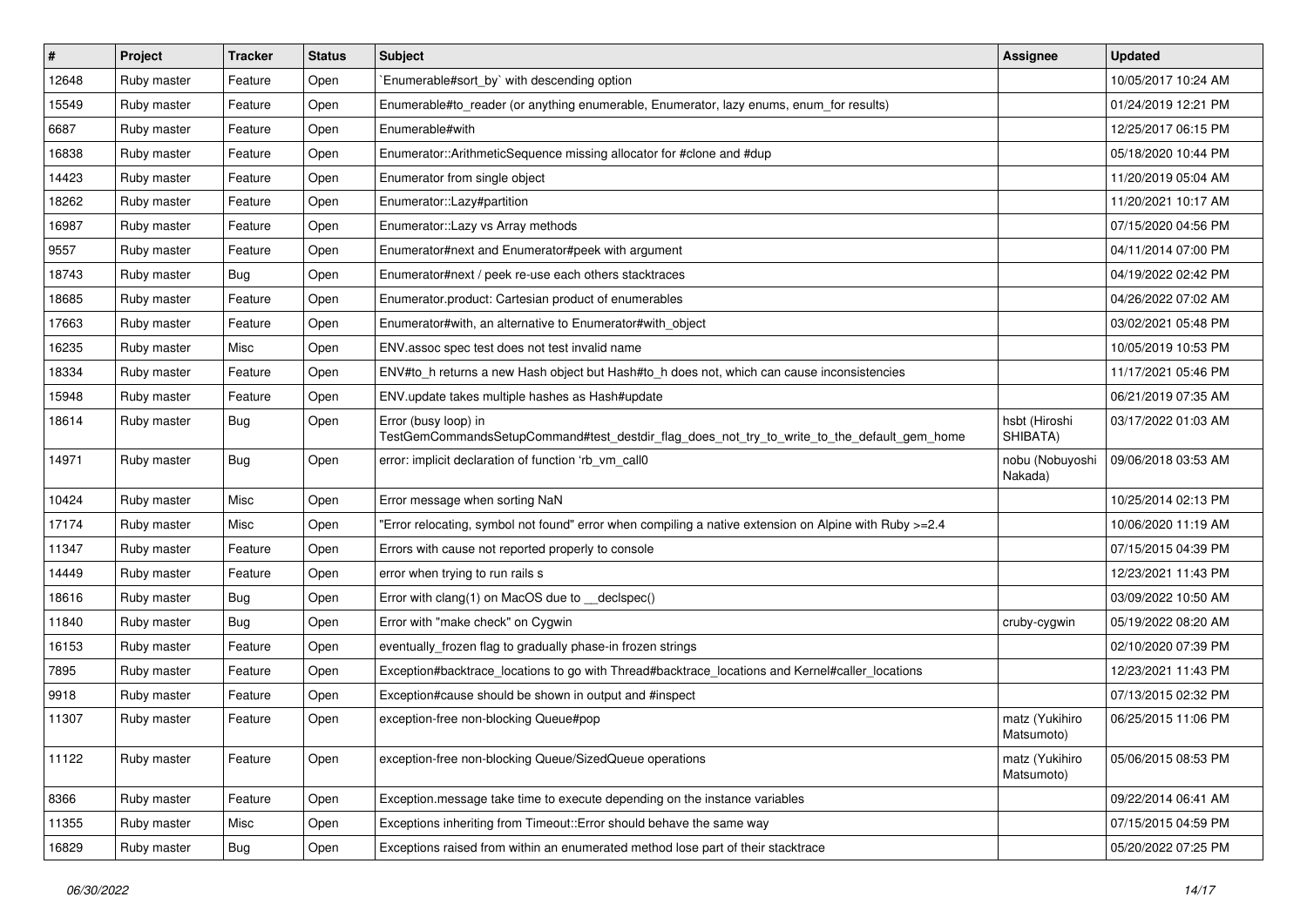| $\vert$ # | Project     | <b>Tracker</b> | <b>Status</b> | <b>Subject</b>                                                                                          | <b>Assignee</b>              | <b>Updated</b>      |
|-----------|-------------|----------------|---------------|---------------------------------------------------------------------------------------------------------|------------------------------|---------------------|
| 18061     | Ruby master | <b>Bug</b>     | Open          | Execshield test: libruby.so.N.N.N: FAIL: property-note test because no .note.gnu.property section found |                              | 06/22/2022 07:58 AM |
| 7747      | Ruby master | Feature        | Open          | Expanded API for Binding semantics                                                                      |                              | 12/23/2021 11:43 PM |
| 18568     | Ruby master | Feature        | Open          | Explore lazy RubyGems boot to reduce need for --disable-gems                                            |                              | 02/17/2022 07:15 AM |
| 15778     | Ruby master | Feature        | Open          | Expose an API to pry-open the stack frames in Ruby                                                      | ko1 (Koichi<br>Sasada)       | 08/29/2019 06:24 AM |
| 17660     | Ruby master | Feature        | Open          | Expose information about which basic methods have been redefined                                        |                              | 03/02/2021 03:31 PM |
| 8598      | Ruby master | Feature        | Open          | Expose information whether a timezone offset has been explicitly set on DateTime object                 |                              | 07/03/2013 08:27 PM |
| 14896     | Ruby master | Feature        | Open          | Expose Net:: HTTPResponse socket for integration with libraries expecting an IO                         |                              | 07/04/2018 10:05 PM |
| 18821     | Ruby master | Feature        | Open          | Expose Pattern Matching interfaces in core classes                                                      |                              | 06/09/2022 07:24 AM |
| 17611     | Ruby master | Feature        | Open          | Expose `rb_execarg` interfaces and `rb_grantpt`                                                         |                              | 02/07/2021 01:52 AM |
| 16562     | Ruby master | Feature        | Open          | Expose rb_io_set_encoding_internal to reduce function calls on loading source files                     |                              | 01/27/2020 06:05 AM |
| 15261     | Ruby master | Feature        | Open          | Expose rl_variable_value as Readline.variable_value                                                     |                              | 10/29/2018 12:08 PM |
| 14217     | Ruby master | Feature        | Open          | Expose RUBY_PATCHLEVEL_STR or similar with patch level info for rc/preview as a constant                |                              | 06/01/2018 03:00 AM |
| 17159     | Ruby master | <b>Bug</b>     | Open          | extend 'define_method' for Ractor                                                                       |                              | 10/29/2020 04:06 PM |
| 8229      | Ruby master | Feature        | Open          | extend Hash.include?                                                                                    | matz (Yukihiro<br>Matsumoto) | 12/10/2020 08:53 AM |
| 8564      | Ruby master | Feature        | Open          | Extend Module#attr methods                                                                              |                              | 02/05/2015 07:39 PM |
| 15149     | Ruby master | Feature        | Open          | extend string format to nil safe                                                                        |                              | 09/25/2018 03:22 AM |
| 16460     | Ruby master | Feature        | Open          | External names for keyword parameters in method definitions                                             |                              | 01/02/2020 02:11 AM |
| 14900     | Ruby master | Feature        | Open          | Extra allocation in String#byteslice                                                                    |                              | 08/31/2020 09:41 PM |
| 15496     | Ruby master | Feature        | Open          | Extract between string as standard String api                                                           |                              | 01/09/2019 08:25 AM |
| 13209     | Ruby master | Misc           | Open          | fact.rb in ruby/sample variations                                                                       |                              | 02/14/2017 12:10 AM |
| 18605     | Ruby master | Bug            | Open          | Fails to run on (newer) 32bit Windows with ucrt                                                         |                              | 04/01/2022 07:52 AM |
| 15380     | Ruby master | Feature        | Open          | faster method lookup for Array#all? #none? #one?                                                        |                              | 12/05/2018 10:11 PM |
| 17001     | Ruby master | Feature        | Open          | [Feature] Dir.scan to yield dirent for efficient and composable recursive directory scaning             |                              | 06/30/2020 07:57 PM |
| 13934     | Ruby master | Feature        | Open          | [Feature request] Being able to set a default encoding other than Unicode on a "per-project" basis      |                              | 09/25/2017 05:18 AM |
| 17808     | Ruby master | Feature        | Open          | Feature Request: JS like splat of Object properties as named method parameters                          |                              | 04/17/2021 11:43 PM |
| 14129     | Ruby master | Feature        | Open          | Feature Request: sockets - add support for recvmmsg                                                     |                              | 12/12/2017 08:35 AM |
| 16960     | Ruby master | Feature        | Open          | Feedback regarding => in 'As' Pattern Matching                                                          |                              | 06/13/2020 12:32 AM |
| 17263     | Ruby master | Bug            | Open          | Fiber context switch degrades with number of fibers, limit on number of fibers                          |                              | 01/31/2022 02:47 PM |
| 9804      | Ruby master | Feature        | Open          | File::CREATE as a synonym for File::CREAT                                                               |                              | 12/23/2021 11:43 PM |
| 13576     | Ruby master | Feature        | Open          | File#to path shall be deleted                                                                           |                              | 06/24/2019 08:20 PM |
| 18082     | Ruby master | Misc           | Open          | FileUtils.remove_entry_secure has inconsistent document                                                 |                              | 08/17/2021 04:26 PM |
| 18784     | Ruby master | Bug            | Open          | `FileUtils.rm_f` and `FileUtils.rm_rf` should not mask exceptions                                       |                              | 05/16/2022 09:04 AM |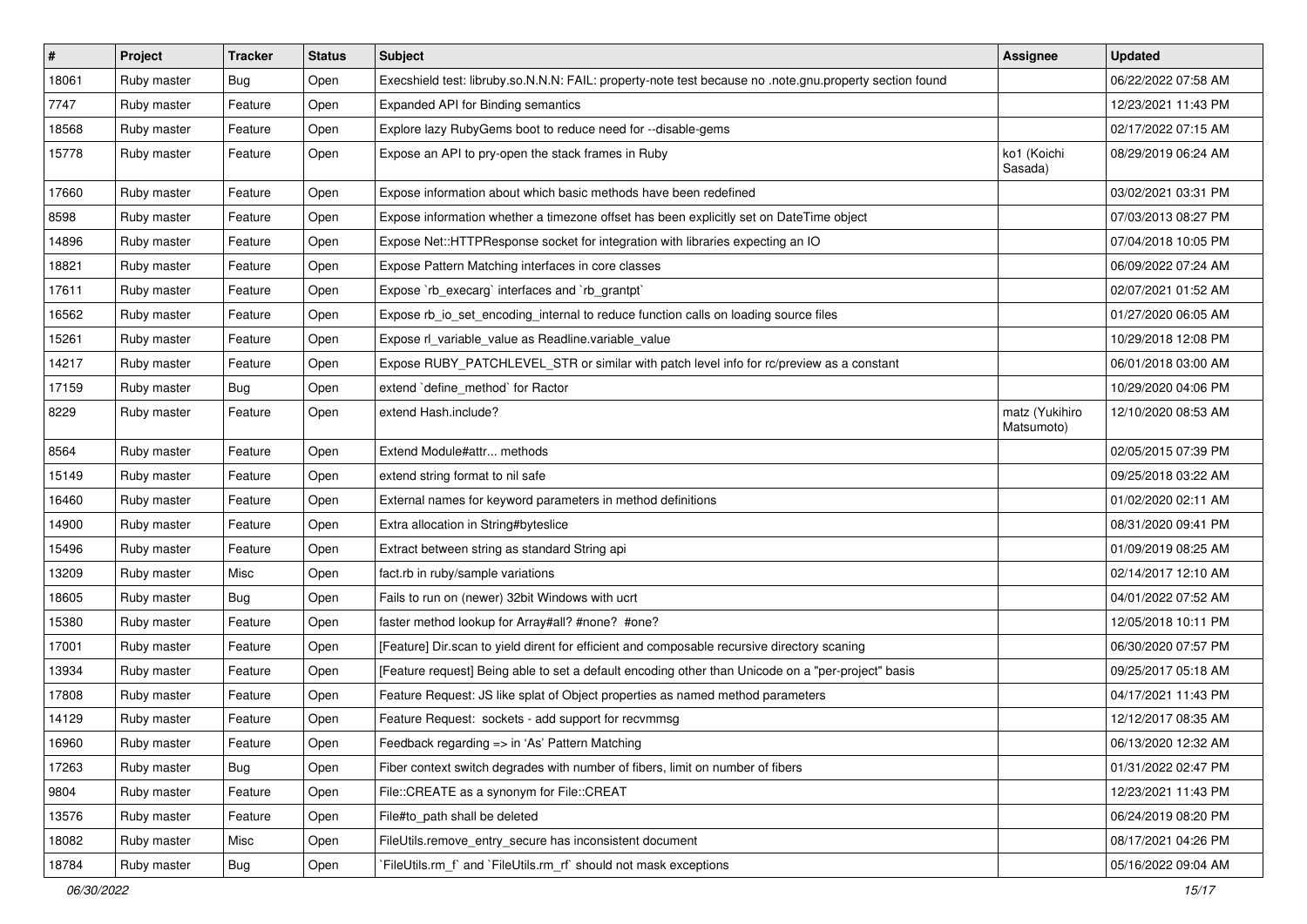| $\pmb{\sharp}$ | Project     | <b>Tracker</b> | <b>Status</b> | Subject                                                                                                                            | Assignee                     | <b>Updated</b>      |
|----------------|-------------|----------------|---------------|------------------------------------------------------------------------------------------------------------------------------------|------------------------------|---------------------|
| 7106           | Ruby master | Feature        | Open          | FileUtils.touch should allow touching the symlink itself rather than the file the link points to                                   |                              | 12/25/2017 06:15 PM |
| 13151          | Ruby master | Bug            | Open          | File.writable? doesn't report correctly if a directory is writable on Windows.                                                     |                              | 01/23/2017 05:46 PM |
| 13869          | Ruby master | Feature        | Open          | Filter non directories from Dir.glob                                                                                               |                              | 10/20/2017 01:58 AM |
| 12021          | Ruby master | Feature        | Open          | Final instance variables                                                                                                           |                              | 12/23/2021 11:43 PM |
| 12334          | Ruby master | Feature        | Open          | Final/Readonly Support for Fields / Instance Variables                                                                             |                              | 07/20/2016 01:49 AM |
| 6946           | Ruby master | Feature        | Open          | FIPS support?                                                                                                                      |                              | 11/07/2018 04:00 PM |
| 10683          | Ruby master | Feature        | Open          | fix inconsistent behavior of Kernel. Hash()                                                                                        |                              | 01/02/2015 06:00 AM |
| 12116          | Ruby master | Feature        | Open          | Fixnum#divmod`, `Bignum#divmod` with multiple arguments                                                                            |                              | 03/21/2016 02:00 PM |
| 13374          | Ruby master | Feature        | Open          | Fix one of performance regressions in method calling                                                                               |                              | 06/24/2019 08:32 PM |
| 18152          | Ruby master | Bug            | Open          | Fix theoretical bug with signals + qsort                                                                                           |                              | 09/08/2021 03:38 PM |
| 17849          | Ruby master | Feature        | Open          | Fix Timeout timeout so that it can be used in threaded Web servers                                                                 | matz (Yukihiro<br>Matsumoto) | 04/10/2022 06:26 AM |
| 15136          | Ruby master | Misc           | Open          | Fix - Wparentheses warnings                                                                                                        |                              | 09/20/2018 09:41 AM |
| 15435          | Ruby master | Feature        | Open          | Float D Infinity 000000000000                                                                                                      |                              | 12/20/2018 02:27 PM |
| 9522           | Ruby master | Feature        | Open          | Float("NaN"), Float("Infinity")                                                                                                    |                              | 02/16/2014 05:36 AM |
| 18477          | Ruby master | Feature        | Open          | Float#sqrt and Integer#sqrt                                                                                                        |                              | 01/11/2022 07:34 PM |
| 7611           | Ruby master | Feature        | Open          | Focal method for all loads/requires                                                                                                | matz (Yukihiro<br>Matsumoto) | 12/25/2017 06:15 PM |
| 16478          | Ruby master | Feature        | Open          | Fold symbol tables for tracking basic operation method redefinition changes into a single ID table                                 |                              | 01/04/2020 01:42 AM |
| 16276          | Ruby master | Feature        | Open          | For consideration: "private doend" / "protected doend"                                                                             |                              | 11/19/2019 04:27 AM |
| 15423          | Ruby master | Bug            | Open          | fork leapfrog leaks memory on FreeBSD 11.2                                                                                         |                              | 12/16/2018 02:28 PM |
| 10000          | Ruby master | Feature        | Open          | format width and precision with symbol hash                                                                                        |                              | 07/01/2014 01:25 AM |
| 17353          | Ruby master | Feature        | Open          | Functional chaining operator                                                                                                       |                              | 11/30/2020 03:29 AM |
| 14844          | Ruby master | Feature        | Open          | Future of RubyVM::AST?                                                                                                             | yui-knk (Kaneko<br>Yuichiro) | 08/31/2020 08:22 AM |
| 18796          | Ruby master | Bug            | Open          | GC compaction gets stuck on Mac OS when a debugger is attached                                                                     |                              | 06/08/2022 08:25 AM |
| 14275          | Ruby master | Feature        | Open          | GC not aggressive enough                                                                                                           |                              | 06/17/2021 06:54 PM |
| 15097          | Ruby master | Bug            | Open          | Gem install fails on Ruby 2.5.1 with Cygwin (get_dns_server_list undefined)                                                        | cruby-cygwin                 | 05/19/2022 08:20 AM |
| 16897          | Ruby master | Feature        | Open          | General purpose memoizer in Ruby 3 with Ruby 2 performance                                                                         |                              | 06/26/2020 03:51 PM |
| 8862           | Ruby master | Feature        | Open          | getoptlong to accept user-provided commandline                                                                                     |                              | 09/04/2013 09:53 PM |
| 10312          | Ruby master | Misc           | Open          | Give people more control over how the ruby parser sees code and lexical code elements (valid/invalid - toggle<br>options) + macros |                              | 01/20/2016 05:14 PM |
| 12113          | Ruby master | Feature        | Open          | Global method inside Delegator causes NameError                                                                                    |                              | 03/01/2016 01:58 AM |
| 16615          | Ruby master | Feature        | Open          | Group style access scope for macros                                                                                                |                              | 03/09/2020 02:39 PM |